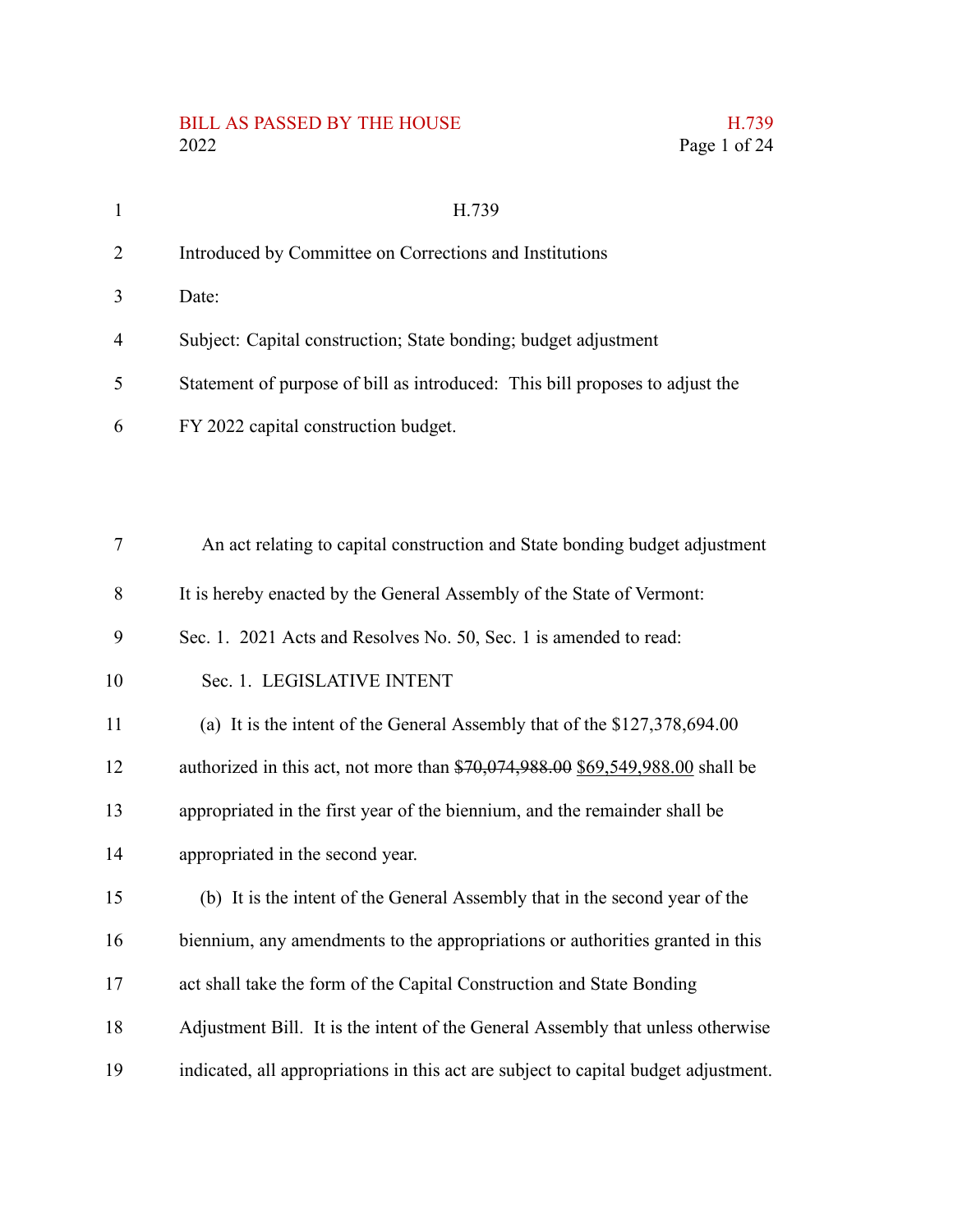# BILL AS PASSED BY THE HOUSE H.739<br>2022 Page 2 of 24

| $\mathbf{1}$ | (c) It is also the intent of the General Assembly that in the second year of   |  |
|--------------|--------------------------------------------------------------------------------|--|
| 2            | the biennium, the General Assembly address the impacts of the COVID-19         |  |
| 3            | pandemic by offsetting capital projects with funds appropriated to the State   |  |
| 4            | from the American Rescue Plan Act of 2021, Pub. L. No. 117-2 (ARPA) to the     |  |
| 5            | extent these appropriations are in compliance with federal law and guidance.   |  |
| 6            | It is also the intent of the General Assembly that any capital project that is |  |
| 7            | supported with ARPA funds is authorized in this act.                           |  |
| 8            | Sec. 2. 2021 Acts and Resolves No. 50, Sec. 2 is amended to read:              |  |
| 9            | Sec. 2. STATE BUILDINGS                                                        |  |
| 10           | * * *                                                                          |  |
| 11           | (c) The following sums are appropriated in FY 2023:                            |  |
| 12           | (1) Statewide, major maintenance:<br>\$7,350,000.00 \$7,421,520.00             |  |
| 13           | (2) Statewide, BGS engineering and architectural project costs:                |  |
| 14           | $$3,747,422.00$ [Repealed.]                                                    |  |
| 15           | * * *                                                                          |  |
| 16           | (12) Burlington, 32 Cherry Street, parking garage renovations planning,        |  |
| 17           | design, and construction:<br>\$865,000.00 \$565,000.00                         |  |
| 18           | * * *                                                                          |  |
| 19           | (15) Montpelier, State House, HVAC renovations:                                |  |
| 20           | $$2,535,000.00$$ \$6,800,000.00                                                |  |
| 21           | * * *                                                                          |  |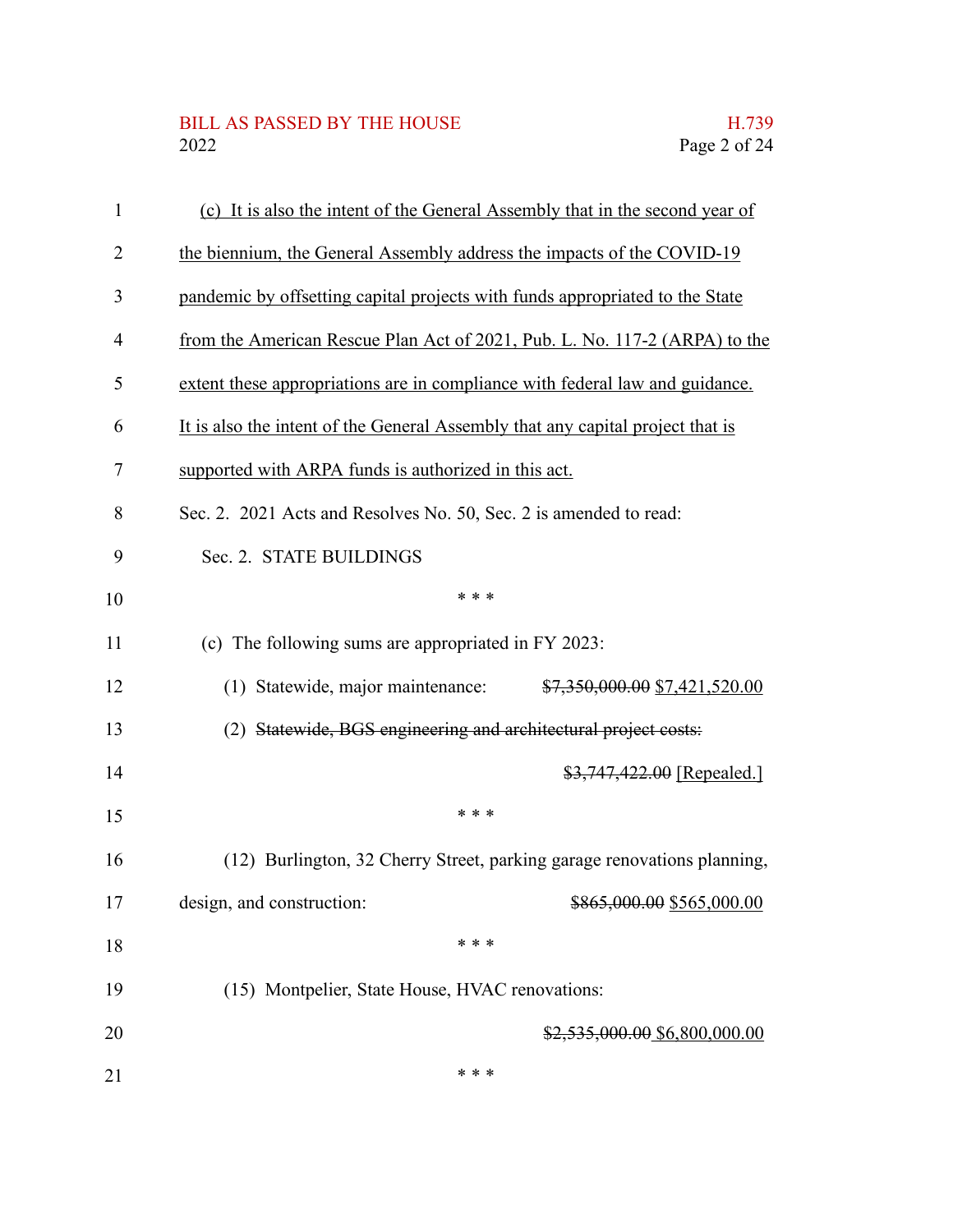## BILL AS PASSED BY THE HOUSE H.739<br>2022 Page 3 of 24

| $\mathbf{1}$   | (17) Statewide, three-acre parcel, stormwater planning, design and             |
|----------------|--------------------------------------------------------------------------------|
| $\overline{2}$ | \$600,000.00<br>implementation:                                                |
| 3              | (18) Statewide, correctional facilities, door control system                   |
| $\overline{4}$ | \$670,000.00<br>replacements:                                                  |
| 5              | (18) Burlington, 108 Cherry Street, parking garage repairs:                    |
| 6              | \$2,000,000.00                                                                 |
| 7              | (19) Springfield, Southern State Correctional Facility, door control           |
| 8              | \$750,000.00<br>system replacement:                                            |
| 9              | (20) Windsor, former Southeast State Correctional Facility, necessary          |
| 10             | demolition, salvage, dismantling, and improvements to facilitate future use of |
| 11             | \$400,000.00<br>the facility:                                                  |
| 12             | (21) 133 State Street, renovations for the Office of Legislative               |
| 13             | Information Technology and shared common spaces:<br>\$1,400,000.00             |
| 14             | Appropriation - FY 2022<br>\$19,316,774.00                                     |
| 15             | Appropriation - FY 2023<br>\$24,800,442.00 \$28,968,000.00                     |
| 16             | Total Appropriation – Section 2<br>\$44,117,216.00 \$48,284,774.00             |
| 17             | Sec. 3. 2021 Acts and Resolves No. 50, Sec. 3 is amended to read:              |
| 18             | Sec. 3. HUMAN SERVICES                                                         |
| 19             | * * *                                                                          |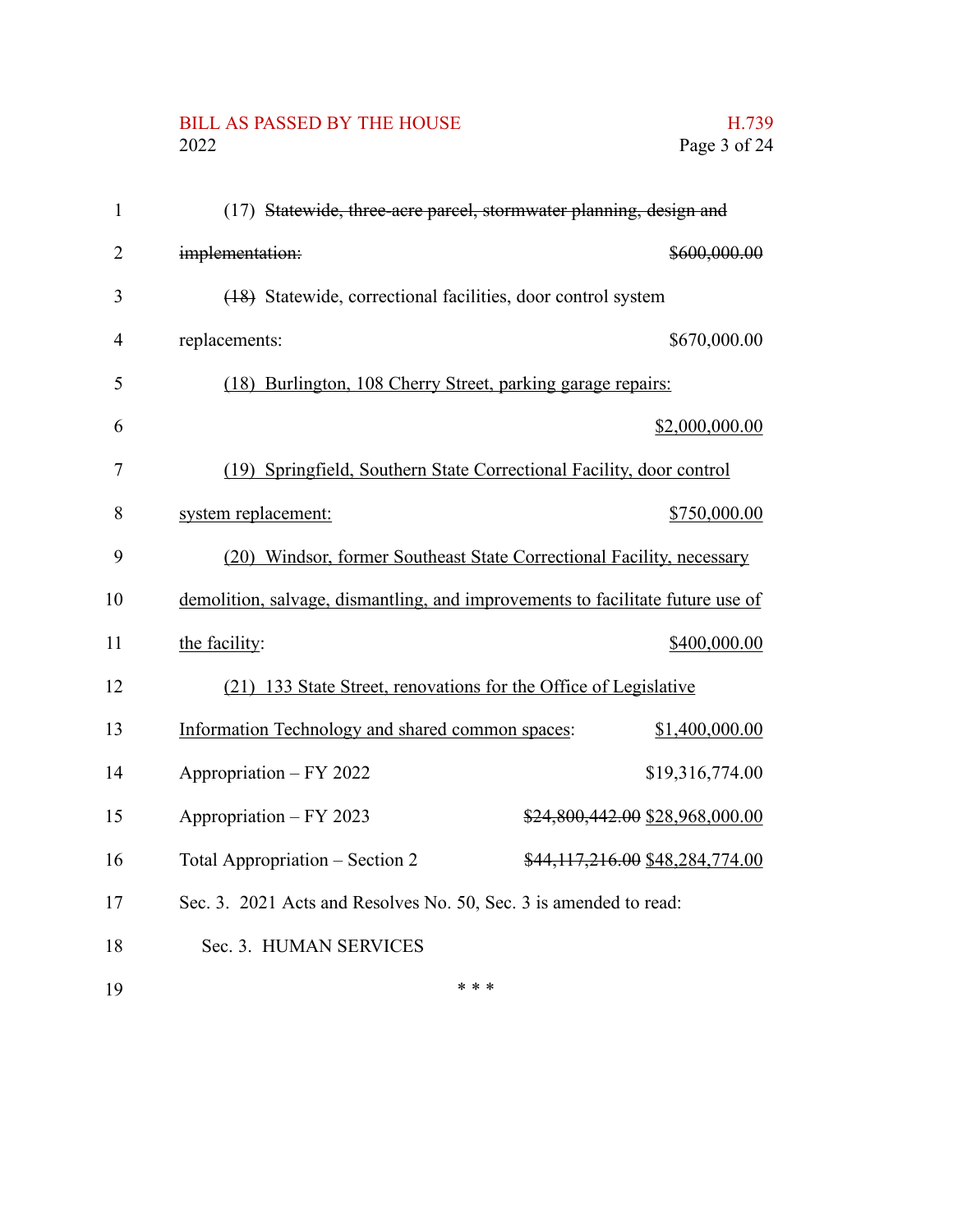# BILL AS PASSED BY THE HOUSE H.739<br>2022 Page 4 of 24

| $\mathbf{1}$   | (b) The following sums are appropriated in FY 2023 to the Department of        |                |
|----------------|--------------------------------------------------------------------------------|----------------|
| $\overline{2}$ | Buildings and General Services for the Agency of Human Services for the        |                |
| 3              | following projects described in this subsection:                               |                |
| $\overline{4}$ | (1) Women's correctional facilities, replacement:                              | \$1,000,000.00 |
| 5              | (2) Statewide, correctional facility, life safety and security needs and       |                |
| 6              | enhancements:                                                                  | \$200,000.00   |
| 7              | (3) Secure Residential Recovery Facility, design and construction:             |                |
| 8              |                                                                                | \$3,200,000.00 |
| 9              | Statewide, correctional facilities, accessibility improvements,<br>(4)         |                |
| 10             | Americans with Disabilities Act (ADA) compliance:                              | \$1,200,000.00 |
| 11             | (5) Statewide, correctional facilities, HVAC, programming, schematic           |                |
| 12             | design, and design documents:                                                  | \$1,000,000.00 |
| 13             | (6) Nursing school programs, capital grants, renovation or expansion of        |                |
| 14             | simulation laboratories:                                                       | \$4,000,000.00 |
| 15             | * * *                                                                          |                |
| 16             | (e) For the amount appropriated in subdivision $(b)(6)$ of this section, the   |                |
| 17             | Agency of Human Services shall provide capital grants to nursing school        |                |
| 18             | programs to enable them to renovate or expand their simulation laboratories,   |                |
| 19             | or both, in order to enable them to increase student enrollment. The amount of |                |
| 20             | the grant funds shall be divided among the nursing schools in Vermont based    |                |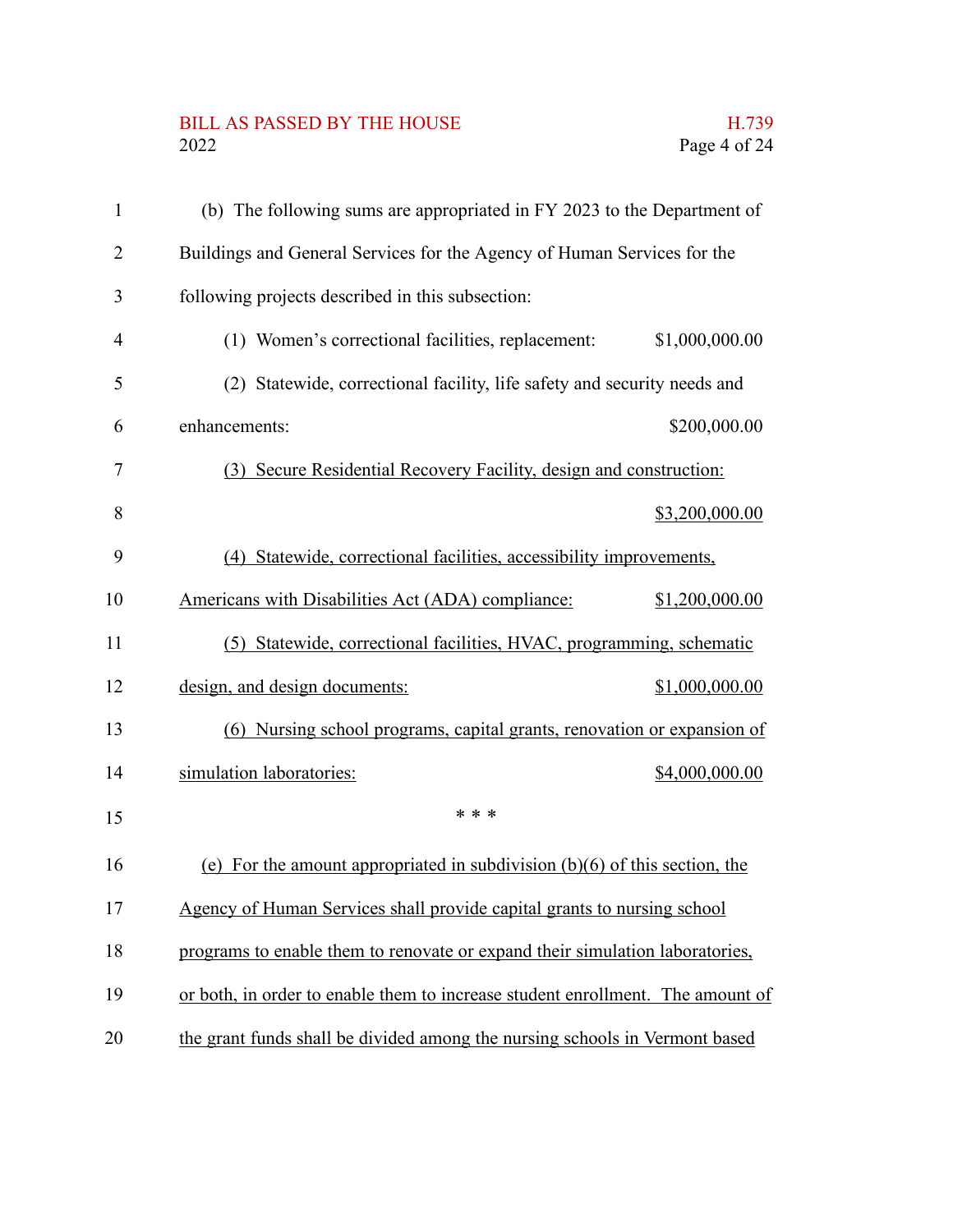# BILL AS PASSED BY THE HOUSE H.739<br>2022 Page 5 of 24

| 1  | on each school's projected nursing student enrollment following completion of  |       |                                   |
|----|--------------------------------------------------------------------------------|-------|-----------------------------------|
| 2  | the renovation or expansion.                                                   |       |                                   |
| 3  |                                                                                | * * * |                                   |
| 4  | Appropriation - FY 2022                                                        |       | \$12,350,000.00                   |
| 5  | Appropriation - FY 2023                                                        |       | \$1,200,000.00 \$10,600,000.00    |
| 6  | Total Appropriation – Section 3                                                |       | $$13,550,000.00$ $$22,950,000.00$ |
| 7  | Sec. 4. 2021 Acts and Resolves No. 50, Sec. 4 is amended to read:              |       |                                   |
| 8  | Sec. 4. COMMERCE AND COMMUNITY DEVELOPMENT                                     |       |                                   |
| 9  |                                                                                | * * * |                                   |
| 10 | (b) The following sums are appropriated in FY 2023 to the Agency of            |       |                                   |
| 11 | Commerce and Community Development for the following projects described        |       |                                   |
| 12 | in this subsection:                                                            |       |                                   |
| 13 | (1) Major maintenance at statewide historic sites:                             |       | \$350,000.00                      |
| 14 |                                                                                |       | \$683,000.00                      |
| 15 |                                                                                | * * * |                                   |
| 16 | (d) The Division of Historic Preservation shall conduct a facilities           |       |                                   |
| 17 | condition assessment on all the buildings and structures of the State Historic |       |                                   |
| 18 | Sites within the next five years, with a cyclical update plan. Those buildings |       |                                   |
| 19 | and structures open to the public shall be prioritized for investigation.      |       |                                   |
| 20 | Appropriation - FY 2022                                                        |       | \$473,000.00                      |
| 21 | Appropriation - FY 2023                                                        |       | \$733,000.00                      |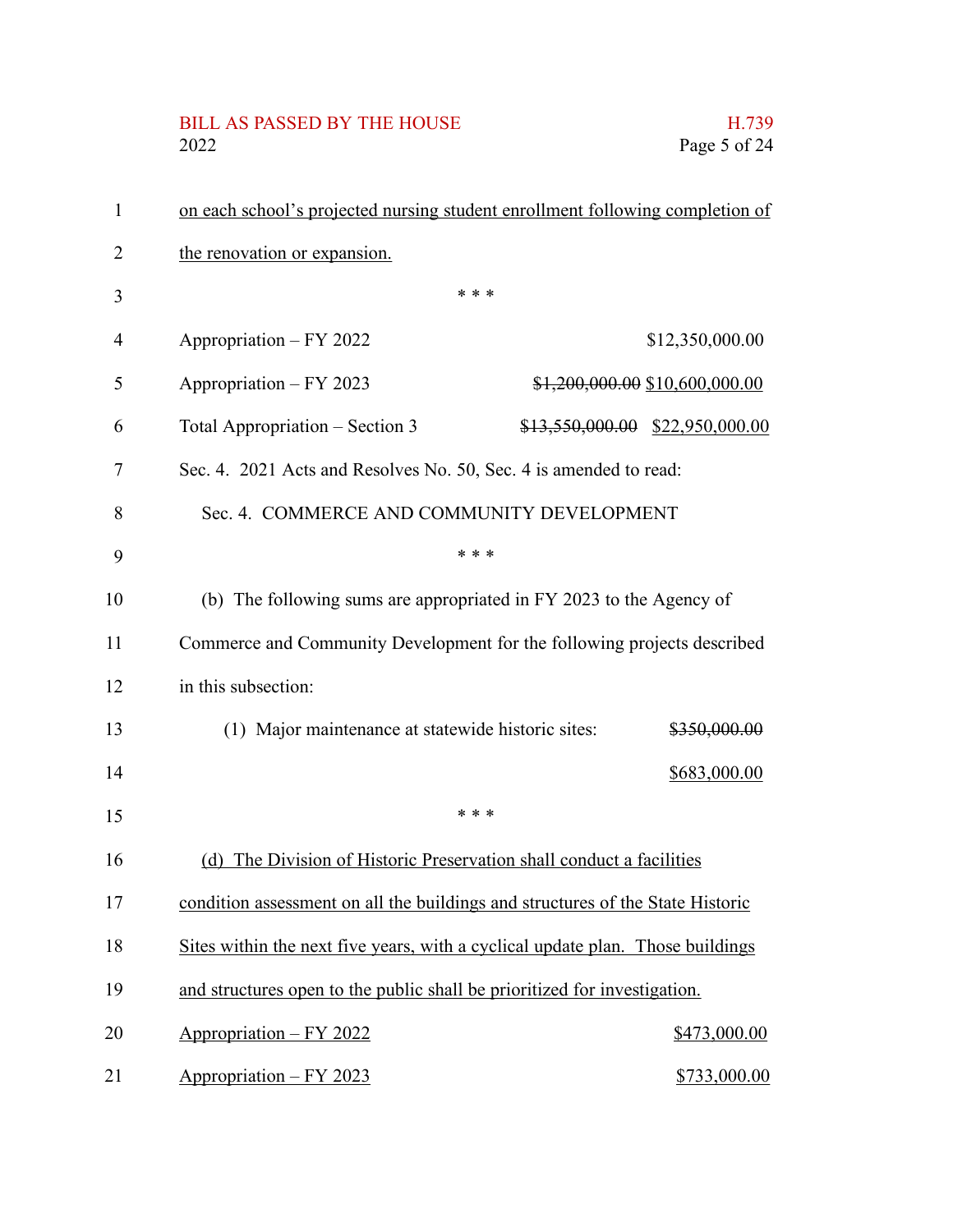#### BILL AS PASSED BY THE HOUSE 2022 2022 Page 6 of 24

|              |  | H.739 |
|--------------|--|-------|
| Page 6 of 24 |  |       |

| 1  | <u> Total Appropriation – Section 4</u><br>\$1,206,000.00                    |  |
|----|------------------------------------------------------------------------------|--|
| 2  | Sec. 5. 2021 Acts and Resolves No. 50, Sec. 8 is amended to read:            |  |
| 3  | Sec. 8. VERMONT STATE COLLEGES                                               |  |
| 4  | * * *                                                                        |  |
| 5  | (b) The following sums are appropriated in FY 2023 to the Vermont State      |  |
| 6  | Colleges for the projects described in subsection:                           |  |
| 7  | (1) construction, renovation, and major maintenance at any facility          |  |
| 8  | owned or operated in the State by the Vermont State Colleges: \$2,000,000.00 |  |
| 9  | (2) infrastructure transformation planning and space modification:           |  |
| 10 | \$100,000.00 \$1,000,000.00                                                  |  |
| 11 | Appropriation - FY 2022<br>\$2,000,000.00                                    |  |
| 12 | Appropriation - FY 2023<br>\$2,100,000.00 \$3,000,000.00                     |  |
| 13 | Total Appropriation – Section 8<br>\$4,100,000.00-\$5,000,000.00             |  |
| 14 | Sec. 6. 2021 Acts and Resolves No. 50, Sec. 9 is amended to read:            |  |
| 15 | Sec. 9. NATURAL RESOURCES                                                    |  |
| 16 | * * *                                                                        |  |
| 17 | (e) The following sums are appropriated in FY 2023 to the Agency of          |  |
| 18 | Natural Resources for the Department of Environmental Conservation for the   |  |
| 19 | projects described in this subsection:                                       |  |
| 20 | * * *                                                                        |  |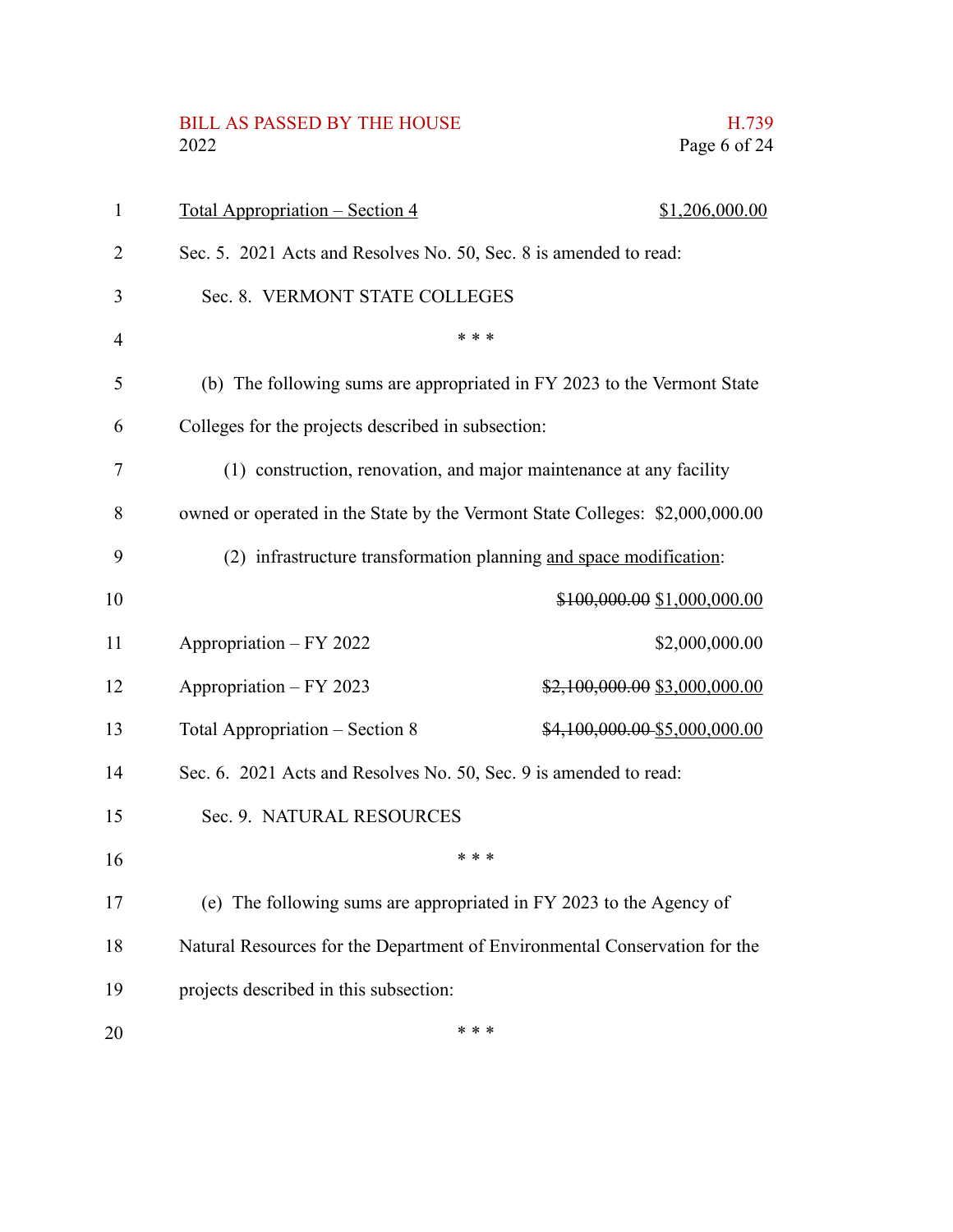# BILL AS PASSED BY THE HOUSE H.739<br>2022 Page 7 of 24

| $\mathbf{1}$   | (2) Dam safety and hydrology projects High and Significant Hazard             |
|----------------|-------------------------------------------------------------------------------|
| 2              | Dam, dam safety improvements:<br>\$805,000.00 \$3,115,000.00                  |
| 3              | * * *                                                                         |
| 4              | (4) Little Hosmer Dam, rehabilitation:<br>\$190,000.00                        |
| 5              | (5) Infrastructure Investment and Jobs Act, Drinking and Clean Water          |
| 6              | <b>State Revolving Fund, State match:</b><br>\$2,833,980.00                   |
| $\overline{7}$ | (f) The following sums are appropriated in FY 2023 to the Agency of           |
| 8              | Natural Resources for the Department of Forests, Parks and Recreation for the |
| 9              | following projects:                                                           |
| 10             | (1) Infrastructure rehabilitation, including statewide small-scale            |
| 11             | rehabilitation, wastewater repairs, preventive improvements and upgrades      |
| 12             | of restrooms and bathhouses, and statewide small-scale road rehabilitation    |
| 13             | projects:<br>\$4,476,553.00 \$4,251,553.00                                    |
| 14             | (2) Rustic Cabin Construction Program:<br>\$500,000.00 \$700,000.00           |
| 15             | (g) The following amounts are appropriated in FY 2023 to the Agency of        |
| 16             | Natural Resources for the projects described in this subsection:              |
| 17             | (1) General infrastructure projects, including small-scale maintenance        |
| 18             | and rehabilitation of infrastructure:<br>\$1,083,500.00                       |
| 19             | (2) Lake Champlain Walleye Association, Inc., to upgrade and repair the       |
| 20             | \$25,000.00<br>Walleye rearing, restoration, and stocking infrastructure:     |
| 21             | (h) The following shall apply to the amounts appropriated in this section:    |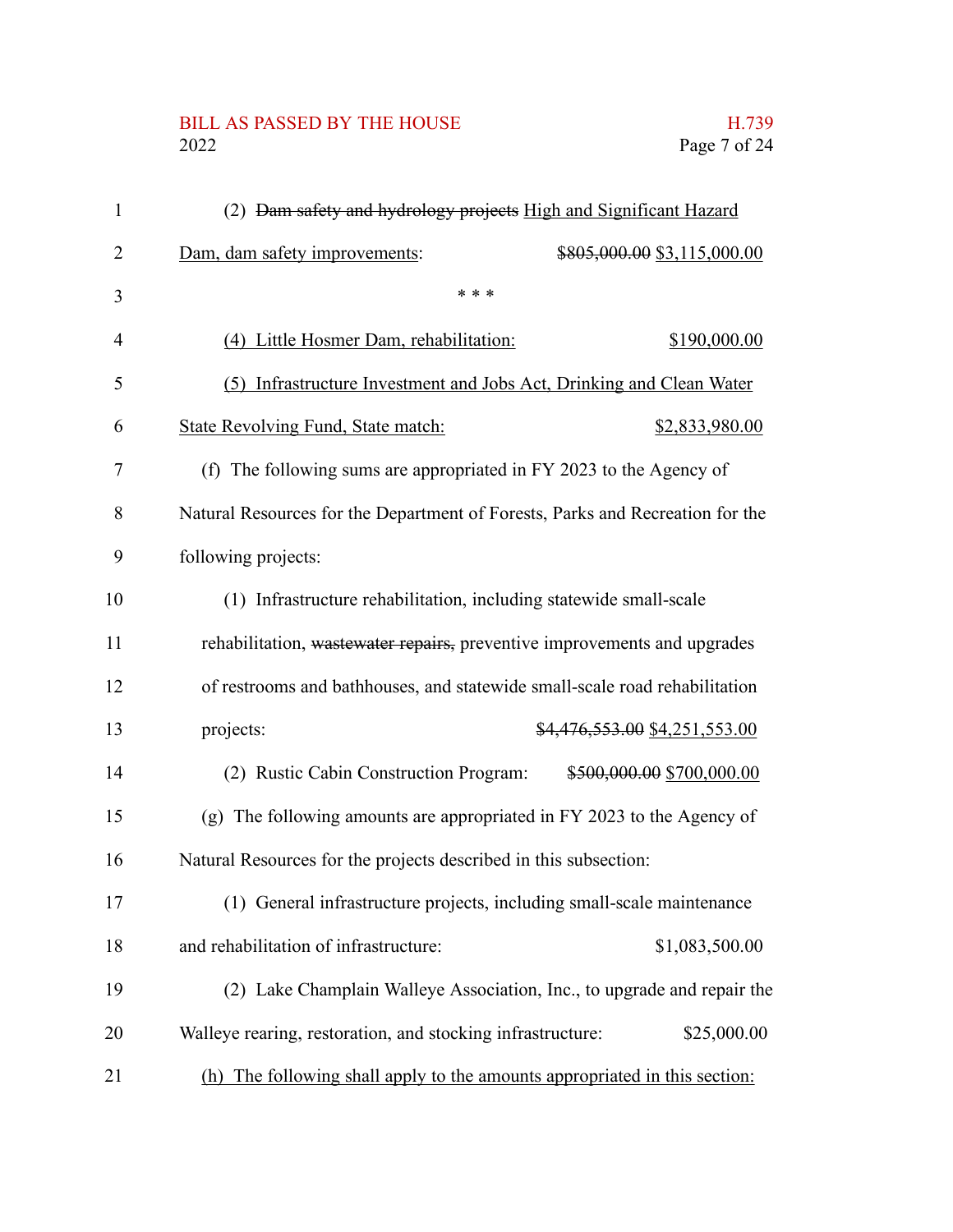# BILL AS PASSED BY THE HOUSE H.739<br>2022 Page 8 of 24

| $\mathbf{1}$ | (1) For the amounts appropriated in subdivision $(e)(5)$ of this section,        |                                                                          |  |
|--------------|----------------------------------------------------------------------------------|--------------------------------------------------------------------------|--|
| 2            | the funds shall not be released until the federal grant has been received by the |                                                                          |  |
| 3            | State.                                                                           |                                                                          |  |
| 4            | (2) For the amount appropriated in subdivision $(f)(2)$ of this section, the     |                                                                          |  |
| 5            | Department of Forests, Parks and Recreation is authorized to use not more        |                                                                          |  |
| 6            | than \$200,000.00 to work with career technical education centers for            |                                                                          |  |
| 7            | assistance with the Rustic Cabin Construction Program.                           |                                                                          |  |
| 8            | Appropriation - FY 2022                                                          | \$11,455,214.00                                                          |  |
| 9            | Appropriation - FY 2023                                                          | \$9,853,264.00 \$15,162,244.00                                           |  |
| 10           | Total Appropriation – Section 9                                                  | \$21,308,478.00 \$26,617,458.00                                          |  |
| 11           | Sec. 7. 2021 Acts and Resolves No. 50, Sec. 10 is amended to read:               |                                                                          |  |
| 12           | Sec. 10. CLEAN WATER INITIATIVES                                                 |                                                                          |  |
| 13           |                                                                                  | * * *                                                                    |  |
| 14           |                                                                                  | (c) The sum of $$500,000.00$ is appropriated in FY 2022 to the Agency of |  |
| 15           | Natural Resources for forestry access roads, recreation access roads, and water  |                                                                          |  |
| 16           | quality improvements. [Repealed.]                                                |                                                                          |  |
| 17           |                                                                                  |                                                                          |  |
| 18           |                                                                                  | (e) The sum of $$11,000,000.00$ is appropriated in FY 2023 to the Agency |  |
| 19           | of Natural Resources for the Department of Environmental Conservation for        |                                                                          |  |
| 20           | elean water implementation projects The amount of \$200,000.00 is                |                                                                          |  |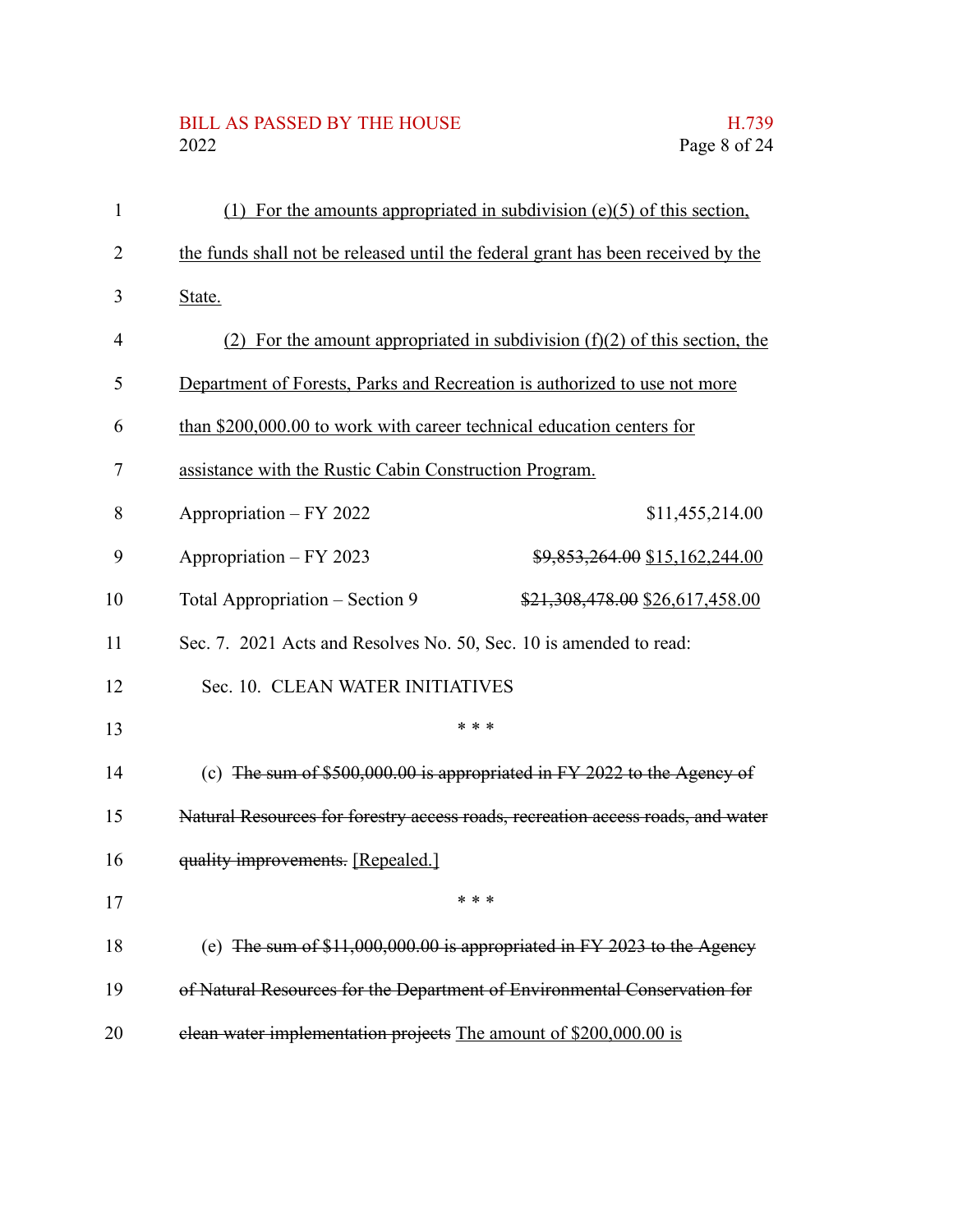# BILL AS PASSED BY THE HOUSE H.739<br>2022 Page 9 of 24

| $\mathbf{1}$   | appropriated in FY 2023 to the Agency of Agriculture, Food and Markets for    |                |
|----------------|-------------------------------------------------------------------------------|----------------|
| $\overline{2}$ | water quality grants and contracts.                                           |                |
| 3              | * * *                                                                         |                |
| 4              | (i) The following amounts are appropriated in FY 2023 to the Agency of        |                |
| 5              | Natural Resources for the Department of Environmental Conservation for the    |                |
| 6              | projects described in this subsection:                                        |                |
| 7              | Water Pollution Control Fund, Clean Water State/EPA Revolving<br>(1)          |                |
| 8              | Loan Fund (CWSRF) match:                                                      | \$1,548,219.00 |
| 9              | (2) Municipal Pollution Control Grants, pollution control projects and        |                |
| 10             | planning advances for feasibility studies:                                    | \$2,715,000.00 |
| 11             | $(i)(1)$ The following amounts are appropriated in FY 2023 to the Vermont     |                |
| 12             | Housing and Conservation Board for the projects described in this subsection: |                |
| 13             | (A) Agricultural water quality projects:                                      | \$200,000.00   |
| 14             | (B) Land conservation and water quality projects:                             | \$2,000,000.00 |
| 15             | (2) A grant issued under subdivision $(1)(A)$ of this subsection:             |                |
| 16             | (A) shall not be considered a State grant under 6 V.S.A. chapter 215,         |                |
| 17             | subchapter 3 for purposes of calculating the maximum amount of a State water  |                |
| 18             | quality assistance award under 6 V.S.A. § 4824 or 4826; and                   |                |
| 19             | (B) may be used to satisfy a grant recipient's cost share                     |                |
| 20             | requirements.                                                                 |                |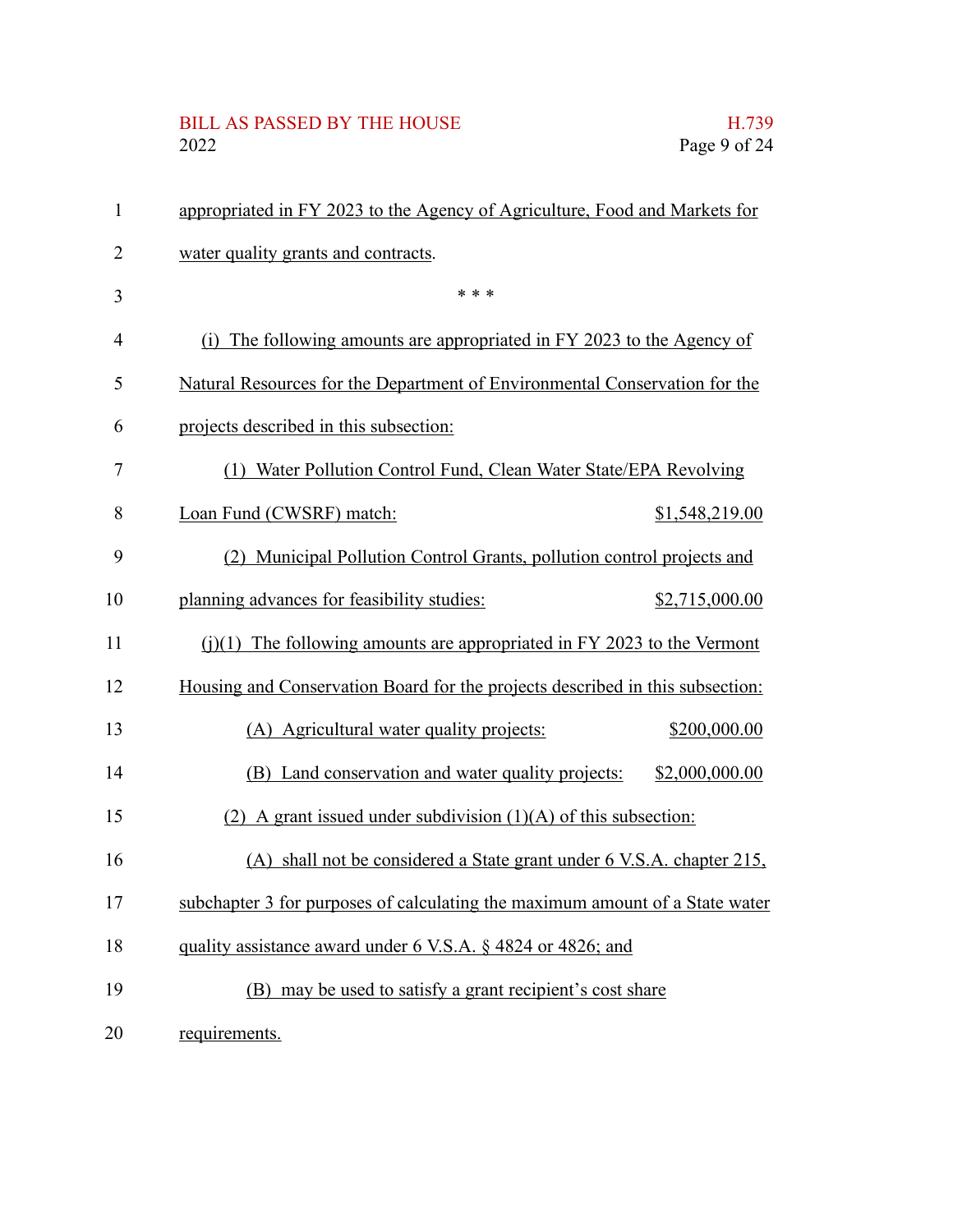|                | <b>BILL AS PASSED BY THE HOUSE</b><br>2022                                    | H.739<br>Page 10 of 24        |
|----------------|-------------------------------------------------------------------------------|-------------------------------|
| $\mathbf{1}$   | Appropriation - FY 2022                                                       | \$11,000,000.00               |
| $\overline{2}$ |                                                                               | \$10,500,000.00               |
| 3              | Appropriation - FY 2023                                                       | \$11,000,000.00               |
| $\overline{4}$ |                                                                               | \$6,663,219.00                |
| 5              | Total Appropriation – Section 10                                              | \$22,000,000.00               |
| 6              |                                                                               | \$17,163,219.00               |
| 7              | Sec. 8. 2021 Acts and Resolves No. 50, Sec. 11 is amended to read:            |                               |
| 8              | Sec. 11. MILITARY                                                             |                               |
| 9              | (a) The sum of \$900,000.00 is appropriated in FY 2022 to the Department      |                               |
| 10             | of Military for maintenance, renovations, and ADA compliance at State         |                               |
| 11             | armories.                                                                     |                               |
| 12             | (b) The sum of $$900,000.00$ are $$1,100,000.00$ is appropriated in FY 2023   |                               |
| 13             | to the Department of Military for the projects described in subsection (a) of |                               |
| 14             | this section.                                                                 |                               |
| 15             | Appropriation - FY 2022                                                       | \$900,000.00                  |
| 16             | Appropriation - FY 2023                                                       | \$900,000.00 \$1,100,000.00   |
| 17             | Total Appropriation - Section 11                                              | \$1,800,000.00 \$2,000,000.00 |
| 18             | Sec. 9. 2021 Acts and Resolves No. 50, Sec. 12 is amended to read:            |                               |
| 19             | Sec. 12. PUBLIC SAFETY                                                        |                               |
| 20             | * * *                                                                         |                               |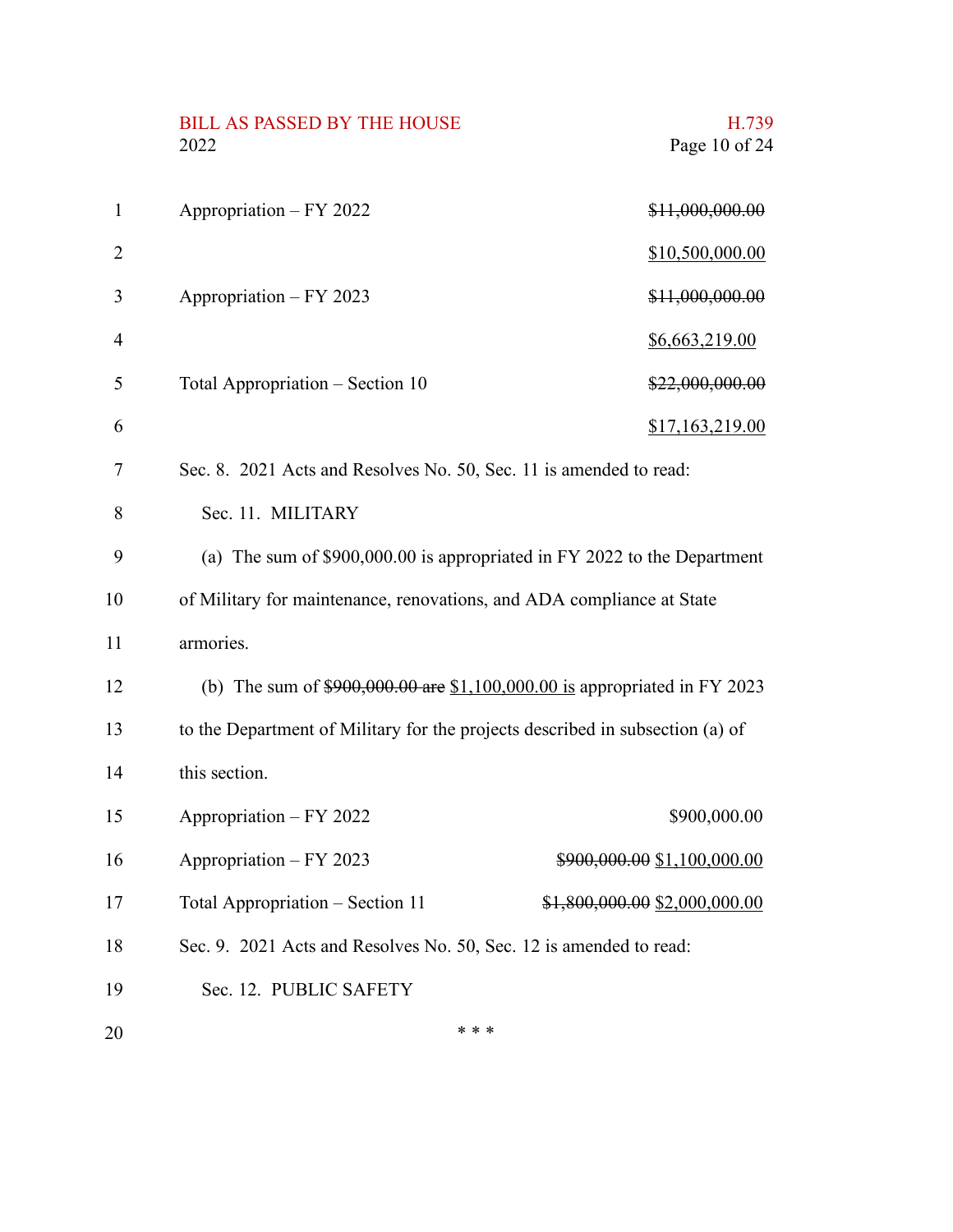## BILL AS PASSED BY THE HOUSE H.739<br>2022 Page 11 of 24

| $\mathbf{1}$   | (b) The sum of $$50,000.00$ is appropriated in FY 2023 to the Department      |
|----------------|-------------------------------------------------------------------------------|
| $\overline{2}$ | of Public Safety for a feasibility study for the Vermont Police Academy in    |
| 3              | Pittsford. The following amounts are appropriated in FY 2023 to the           |
| $\overline{4}$ | Department of Public Safety for the projects described in this subsection:    |
| 5              | (1) Pittsford, Vermont Policy Academy, feasibility study: \$50,000.00         |
| 6              | Williston Public Safety Field Station, construction:<br>\$3,500,000.00<br>(2) |
| 7              | Appropriation – FY 2022<br>\$6,120,000.00                                     |
| 8              | Appropriation - FY 2023<br>\$50,000.00 \$3,550,000.00                         |
| 9              | Total Appropriation – Section 12<br>\$6,170,000.00 \$9,620,000.00             |
| 10             | Sec. 10. 2021 Acts and Resolves No. 50, Sec. 13 is amended to read:           |
| 11             | Sec. 13. AGRICULTURE, FOOD AND MARKETS                                        |
| 12             | * * *                                                                         |
| 13             | (b) The sum of $$350,000.00$ $$1,400,000.00$ is appropriated in FY 2023 to    |
| 14             | the Department of Buildings and General Services for the Agency of            |
| 15             | Agriculture, Food and Markets for the project described in subsection (a) of  |
| 16             | this section major maintenance, renovation, and modernization planning and    |
| 17             | design at the Vermont Building at the Eastern States Exhibition.              |
| 18             | \$260,000.00<br>Appropriation - FY 2022                                       |
| 19             | Appropriation - FY 2023<br>\$350,000.00 \$1,400,000.00                        |
| 20             | Total Appropriation - Section 13<br>\$610,000.00 \$1,660,000.00               |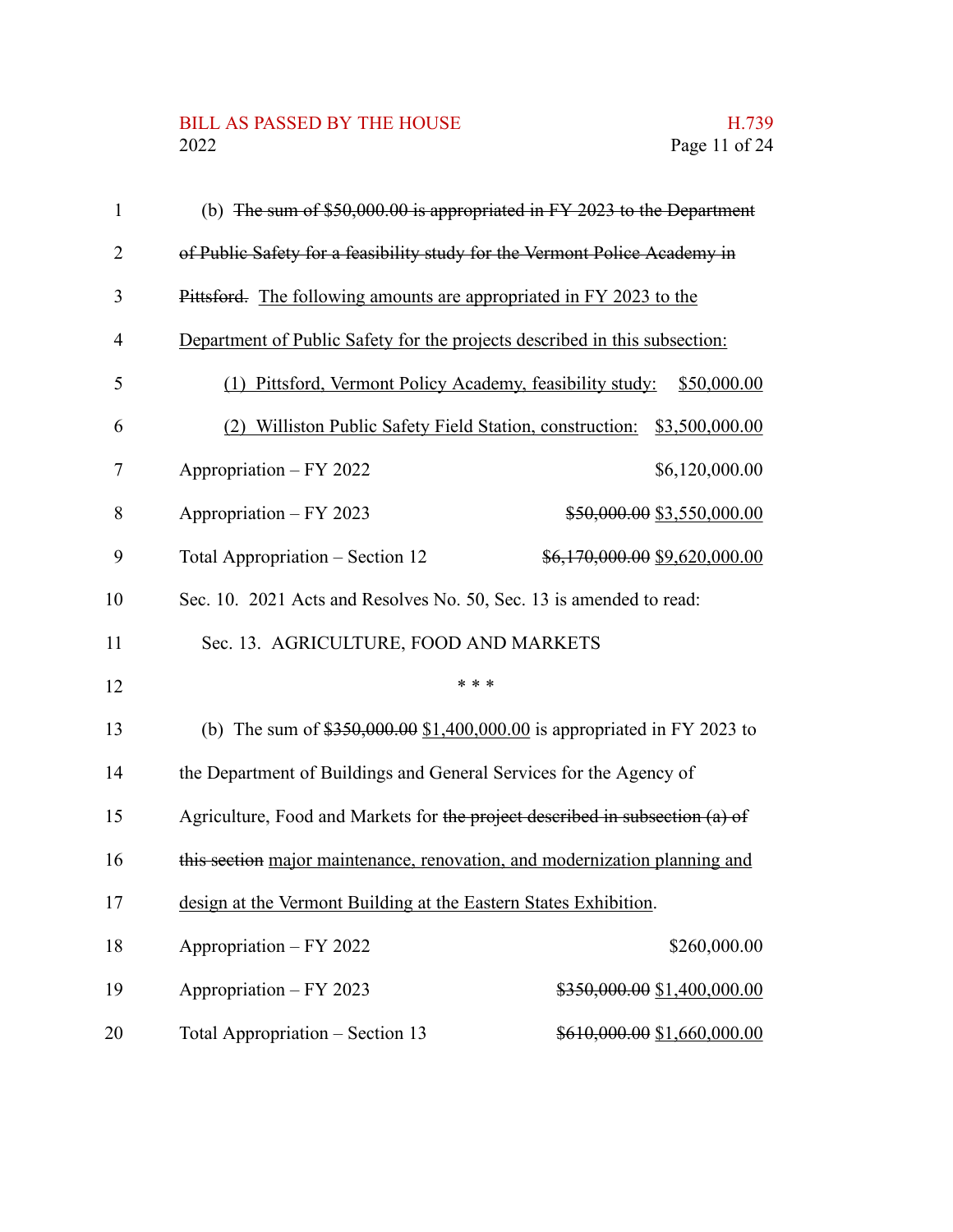# BILL AS PASSED BY THE HOUSE H.739<br>2022 Page 12 of 24

| $\mathbf{1}$ | Sec. 11. 2021 Acts and Resolves No. 50, Sec. 17a is added to read:               |
|--------------|----------------------------------------------------------------------------------|
| 2            | Sec. 17a. SERGEANT AT ARMS                                                       |
| 3            | The amount of \$185,000.00 is appropriated in FY 2023 to the Sergeant at         |
| 4            | Arms for upgrades to 2 Aiken Street.                                             |
| 5            | <u> Total Appropriation – Section 17a</u><br>\$185,000.00                        |
| 6            | Sec. 12. 2021 Acts and Resolves No. 50, Sec. 17b is added to read:               |
| 7            | Sec. 17b. FY 2022 AND FY 2023; AMERICAN RESCUE PLAN ACT;                         |
| 8            | STATE AND LOCAL FISCAL RECOVERY FUND; CAPITAL                                    |
| 9            | PROJECTS; AUTHORIZATIONS                                                         |
| 10           | (a) Findings. The General Assembly finds:                                        |
| 11           | (1) In 2021 Acts and Resolves No. 74, Sec. G.700 $(c)$ , the General             |
| 12           | Assembly authorized the Commissioner of Finance and Management to use            |
| 13           | not more than \$15,000,000.00 in American Rescue Plan Act (ARPA) funds to        |
| 14           | offset capital funds appropriated to projects supporting water and sewer         |
| 15           | infrastructure in fiscal year 2022 to the extent feasible under federal law and  |
| 16           | guidance.                                                                        |
| 17           | The Governor's fiscal year 2022–2023 capital budget adjustment<br>(2)            |
| 18           | report included recommendations for water and sewer infrastructure projects      |
| 19           | historically funded in the State's capital construction act that could be funded |
| 20           | in fiscal years 2022 and 2023 with ARPA funds.                                   |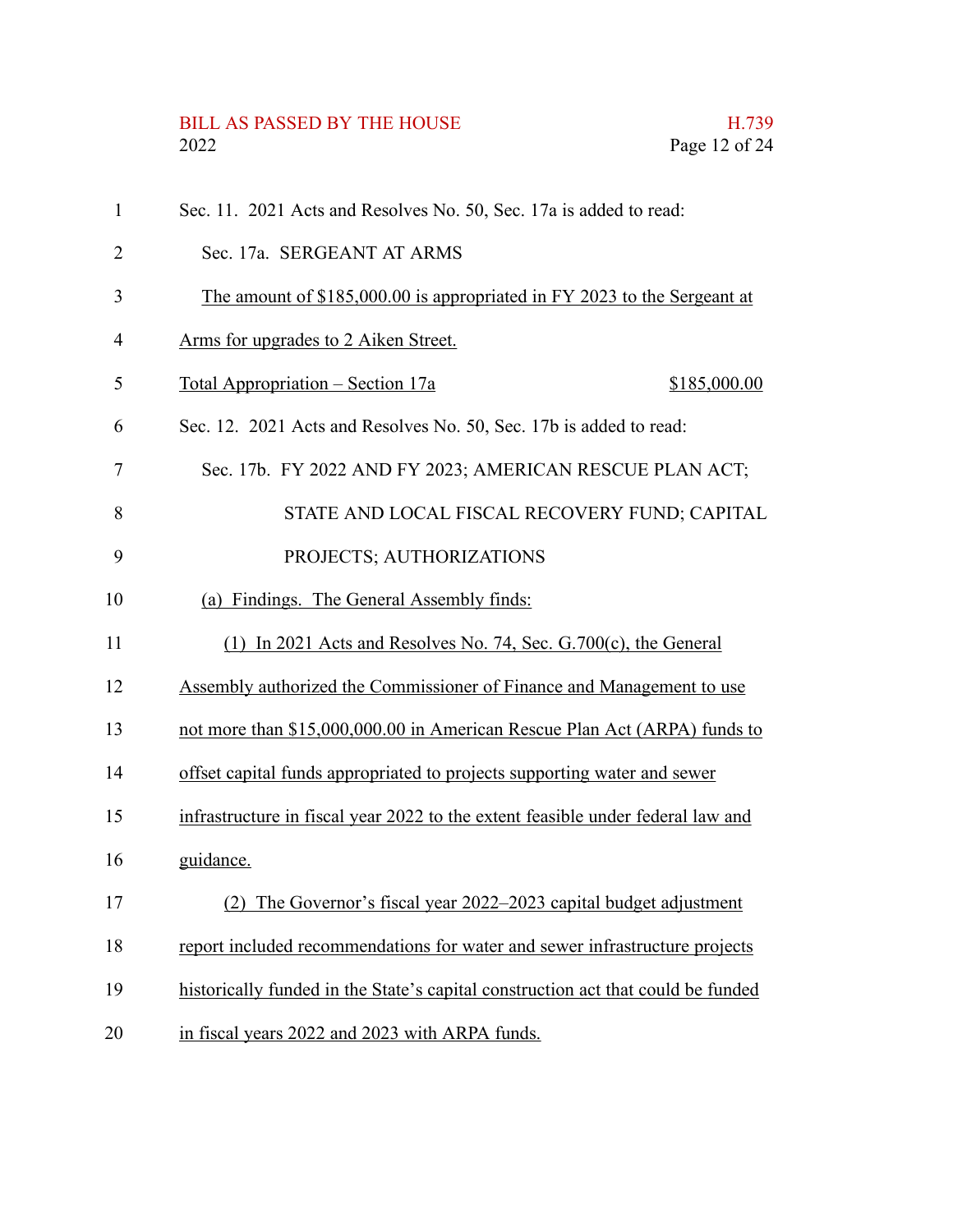# BILL AS PASSED BY THE HOUSE H.739<br>2022 Page 13 of 24

| $\mathbf{1}$   | (3) The General Assembly finds that in addition to the capital projects         |
|----------------|---------------------------------------------------------------------------------|
| $\overline{2}$ | identified by the Governor's fiscal year 2022–2023 capital budget adjustment    |
| 3              | report, there are other capital projects that can be funded in fiscal year 2023 |
| 4              | with ARPA funds.                                                                |
| 5              | (b) Intent. It is the intent of the General Assembly to authorize certain       |
| 6              | projects that are eligible for ARPA funds in this act but appropriate the funds |
| 7              | for these projects in the FY 2023 Annual Appropriations Act.                    |
| 8              | (c) Authorizations. In fiscal years 2022 and 2023, the following capital        |
| 9              | projects are authorized to be undertaken with funds appropriated in the         |
| 10             | FY 2023 Annual Appropriations Act:                                              |
| 11             | (1) In FY 2022 and FY 2023, the Department of Forests, Parks and                |
| 12             | Recreation is authorized to upgrade forestry access roads, recreation access    |
| 13             | roads, and make water quality improvements to these roads.                      |
| 14             | (2) In FY 2023, in addition to the amounts appropriated in Sec. $10(e)$ of      |
| 15             | this act, the Agency of Agriculture, Food and Markets is authorized to issue    |
| 16             | water quality grants and contracts.                                             |
| 17             | (3) In FY 2023, in addition to the amounts appropriated in Sec. $10(i)(2)$      |
| 18             | of this act, the Department of Environmental Conservation is authorized to      |
|                |                                                                                 |

issue municipal pollution control grants. 19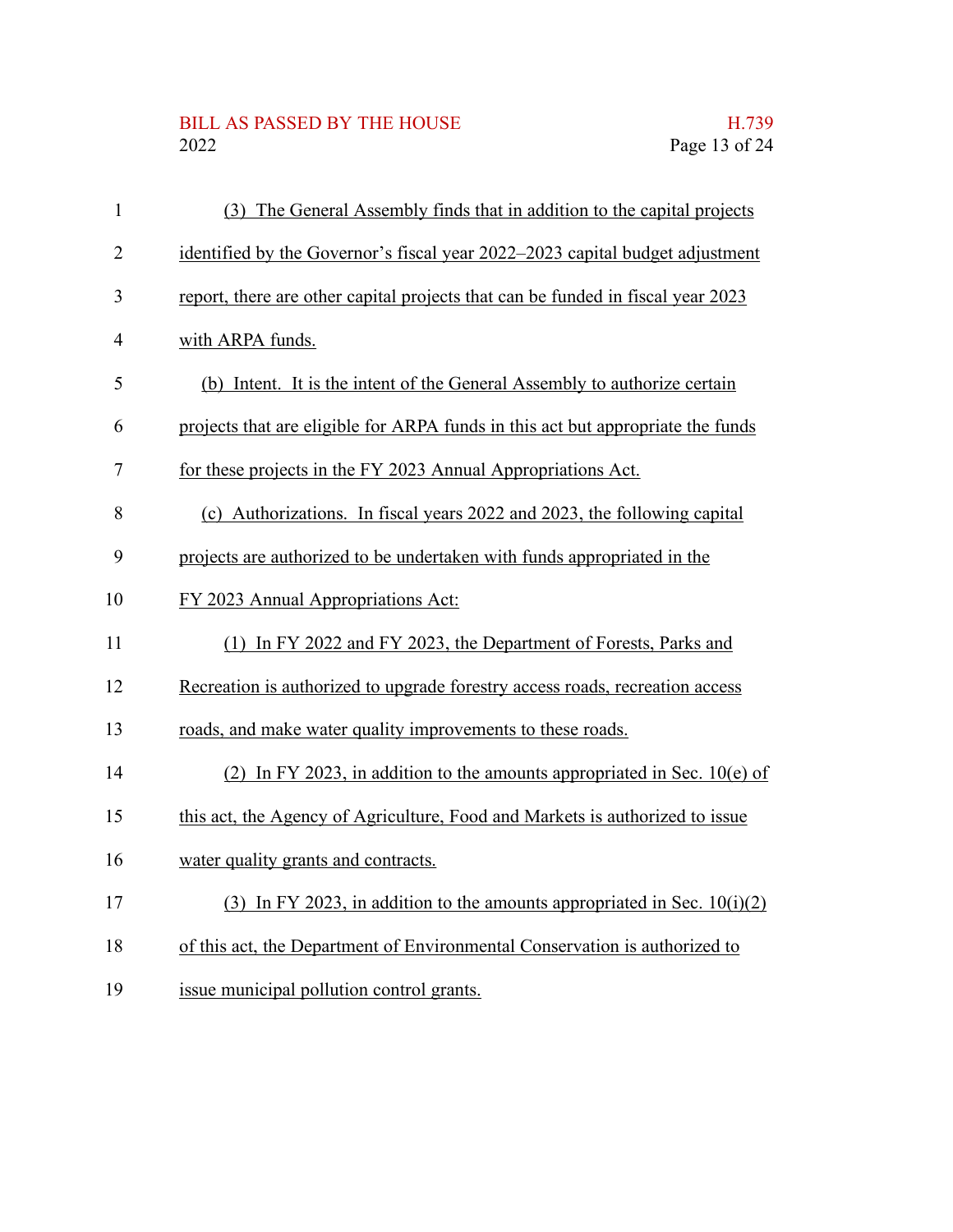## BILL AS PASSED BY THE HOUSE H.739<br>2022 Page 14 of 24

| 1              | (4) In FY 2023, the Department of Forests, Parks and Recreation is                |
|----------------|-----------------------------------------------------------------------------------|
| $\overline{2}$ | authorized to make wastewater repairs and water and sewer infrastructure          |
| 3              | improvements and upgrades to restrooms and bathhouses at State parks.             |
| $\overline{4}$ | (5) In FY 2023, in addition to the amount appropriated in Sec.                    |
| 5              | $10(i)(1)(A)$ of this act, the Vermont Housing and Conservation Board is          |
| 6              | authorized to issue grants for water quality improvement projects.                |
| 7              | (6) In FY 2023, the Vermont Historical Society is authorized to make              |
| 8              | upgrades and repairs to the HVAC system at the Vermont History Center in          |
| 9              | Barre.                                                                            |
| 10             | The Department of Buildings and General Services is authorized to<br>(7)          |
| 11             | begin design and construction for the expansion of the State House in             |
| 12             | Montpelier.                                                                       |
| 13             | (8) The Judiciary is authorized to make HVAC improvements to county               |
| 14             | courthouses.                                                                      |
| 15             | Sec. 13. 2021 Acts and Resolves No. 50, Sec. 17c is added to read:                |
| 16             | Sec. 17c. FY 2023; AMERICAN RESCUE PLAN ACT; CAPITAL                              |
| 17             | PROJECTS FUND; APPROPRIATIONS                                                     |
| 18             | (a) Intent. To the extent permitted by federal law and guidance, it is the        |
| 19             | intent of the General Assembly to appropriate in this act federal funds from the  |
| 20             | Coronavirus Capital Projects Fund provided to the State by the American           |
| 21             | Rescue Plan Act of 2021, Pub. L. 117-2 to carry out critical capital projects for |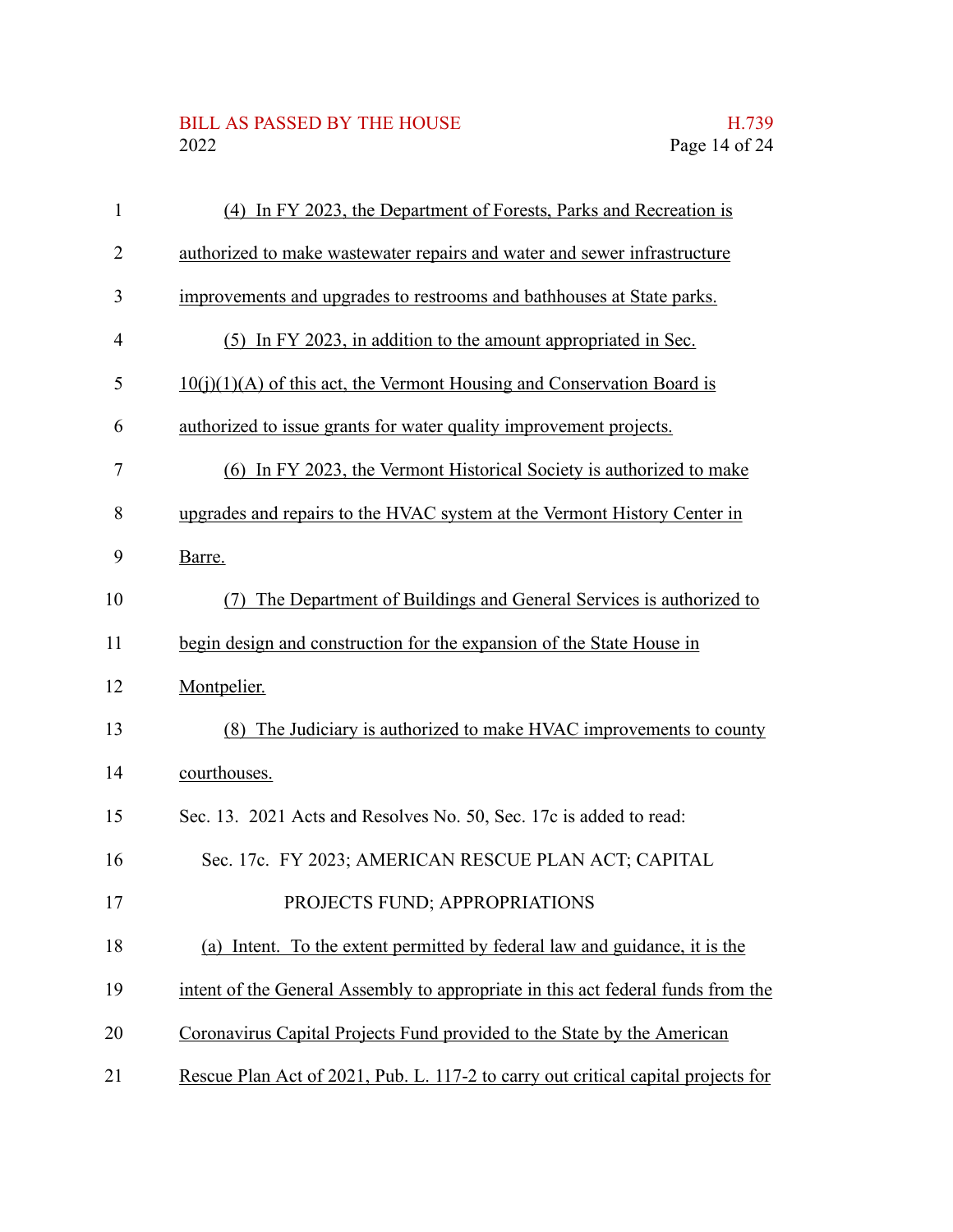# BILL AS PASSED BY THE HOUSE H.739<br>2022 Page 15 of 24

| $\mathbf{1}$   | the State to directly enable work, education, and health monitoring in response   |
|----------------|-----------------------------------------------------------------------------------|
| $\overline{2}$ | to the public health emergency with respect to the Coronavirus Disease            |
| 3              | $(COVID-19)$ .                                                                    |
| $\overline{4}$ | (b) Appropriations. The following sums are appropriated from the                  |
| 5              | Coronavirus Capital Projects Fund for the projects described below:               |
| 6              | (1) the amount of \$1,530,816.00 to the Department of Forests, Parks              |
| 7              | and Recreation for the Parks Connectivity Project to improve reliability,         |
| 8              | performance, and support Internet connectivity services to all State parks;       |
| 9              | (2) the amount of $$15,900,000.00$ to the Department of Libraries for the         |
| 10             | Libraries Capital Project for capital improvements to libraries, including        |
| 11             | Americans with Disabilities Act compliance, space renovations for improved        |
| 12             | Internet access for telehealth appointments and job interviews, and general       |
| 13             | building renovations;                                                             |
| 14             | (3) the amount of \$25,619,184.00 to the Department of Public Service             |
| 15             | in order to support and accelerate the State's goal of achieving universal access |
| 16             | to reliable, high-quality, affordable broadband. This appropriation shall be      |
| 17             | transferred to the Vermont Community Broadband Fund to make grants                |
| 18             | through the Broadband Construction Program;                                       |
|                | (4) the amount of \$21,500,000.00 to the Department of Public Service             |
|                | for the critical communications expansion program Critical Communications         |
|                | Infrastructure Program, as established in Sec. 20 of this act. to support         |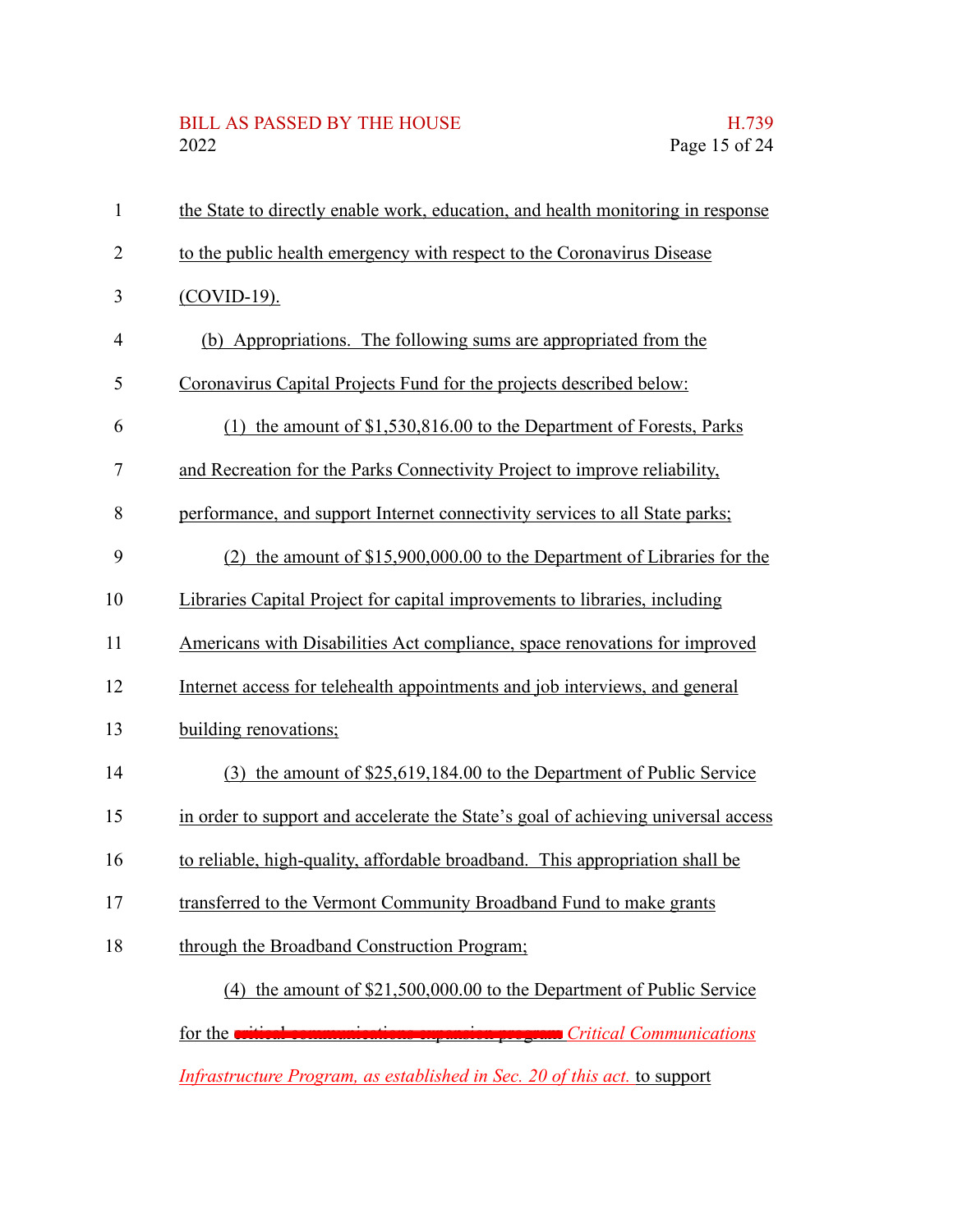#### BILL AS PASSED BY THE HOUSE H.739 2022 Page 16 of 24

mapping, data collection, and the deployment of new mobile wireless installations to improve service along State highways and in population centers; and

| $\mathbf{1}$   | (5) the amount of \$50,000.00 to the Mount Ascutney Regional                   |
|----------------|--------------------------------------------------------------------------------|
| $\overline{2}$ | Commission to hire a consultant to facilitate community discussions on the use |
| 3              | of the former Southeast State Correctional Facility property in Windsor to     |
| 4              | enable work, education, and health monitoring; to create base maps; and to     |
| 5              | conduct a legal analysis.                                                      |
| 6              | (c) Authorizations. The Department of Buildings and General Services is        |
| 7              | authorized to use monies from the Capital Projects Fund for municipal energy   |
| 8              | resilience initiatives.                                                        |
| 9              | (d) Reports.                                                                   |
| 10             | (1) On or before September 15, 2022 and annually thereafter until              |
| 11             | September 15, 2026, the Commissioner of Finance and Management shall           |
| 12             | submit a report to the Joint Fiscal Committee, the House Committee on          |
| 13             | Corrections and Institutions, and the Senate Committee on Institutions on the  |
| 14             | status of all expenditures made from the Capital Projects Fund provided to the |
| 15             | State from the American Rescue Plan Act of 2021, Pub. L. No. 117-2             |
| 16             | (ARPA). The report shall include updates on project eligibility, obligated     |
| 17             | funds, actual expenditures, and any compliance or reporting issues.            |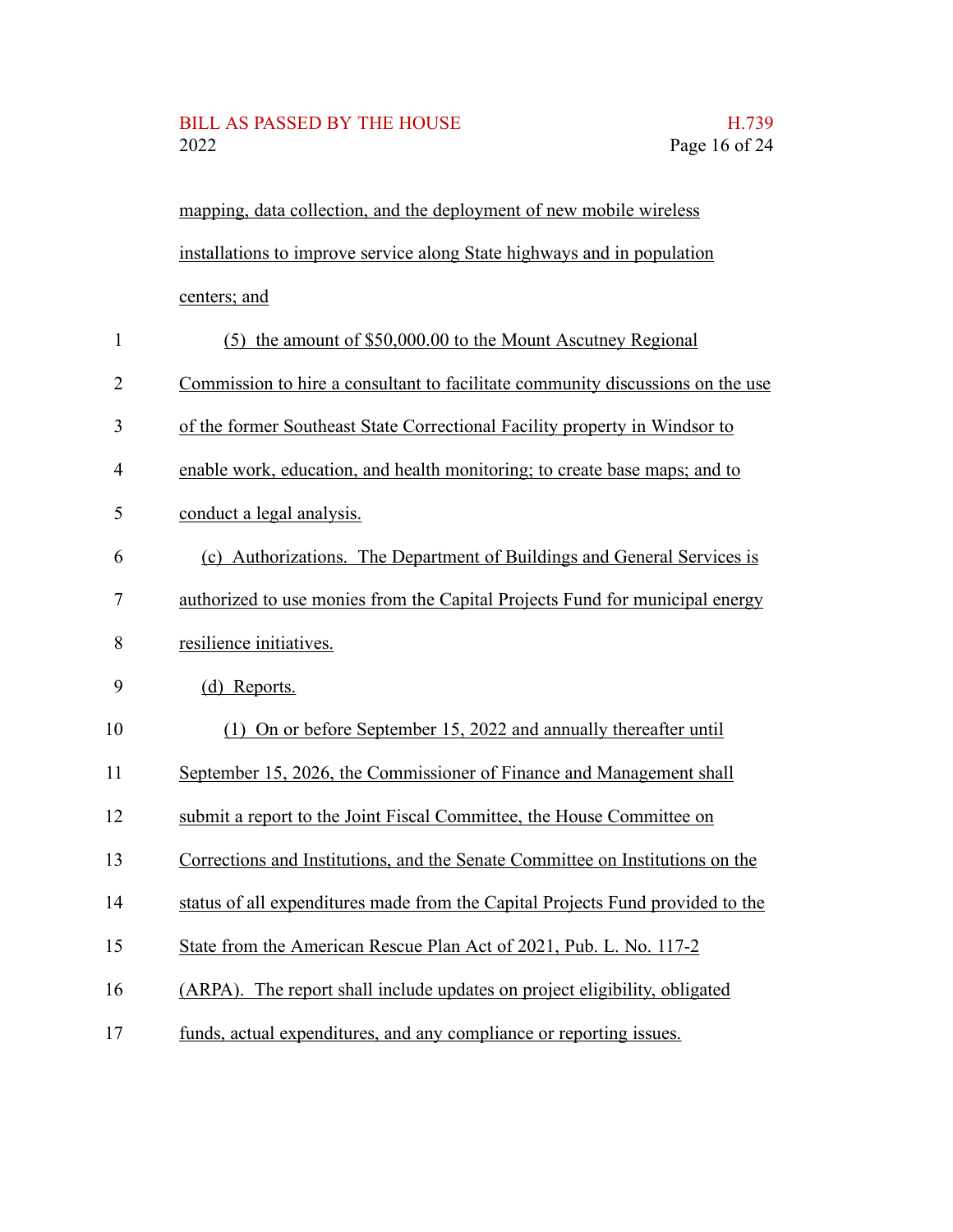# BILL AS PASSED BY THE HOUSE H.739<br>2022 Page 17 of 24

| $\mathbf{1}$   | (2) On or before January 15, 2023, the Commissioner of Finance and             |
|----------------|--------------------------------------------------------------------------------|
| 2              | Management shall provide an update to the September 15, 2022 ARPA report       |
| 3              | described in subsection (a) of this section to the House and Senate Committees |
| $\overline{4}$ | on Institutions, including recommendations, if any, for reallocation of ARPA   |
| 5              | Capital Projects Fund in the fiscal year 2024 capital construction act.        |
| 6              | <u> Total Appropriation – Section 17d</u><br>\$64,600,000.00                   |
| $\overline{7}$ | Sec. 14. 2021 Acts and Resolves No. 50, Sec. 18 is amended to read:            |
| 8              | Sec. 18. REALLOCATION OF FUNDS; TRANSFER OF FUNDS                              |
| 9              | (a) The following sums are reallocated to the Department of Buildings          |
| 10             | and General Services from prior capital appropriations to defray expenditures  |
| 11             | authorized in Sec. 2 of this act:                                              |
| 12             | * * *                                                                          |
| 13             | (4) of the amount appropriated in 2015 Acts and Resolves No. 26,               |
| 14             | Sec. $2(b)(5)$ (major maintenance):<br>\$35,475.94                             |
| 15             | (5) of the amount appropriated in 2015 Acts and Resolves No. 26,               |
| 16             | Sec. 2(c)(11) (Southern State Correctional Facility, copper waterline          |
| 17             | replacement):<br>\$82,851.42                                                   |
| 18             | (6) of the amount appropriated in 2016 Acts and Resolves No. 160,              |
| 19             | Sec. 2(c)(15) (Southern State Correctional Facility, steam line replacement):  |
| 20             | \$147,068.63                                                                   |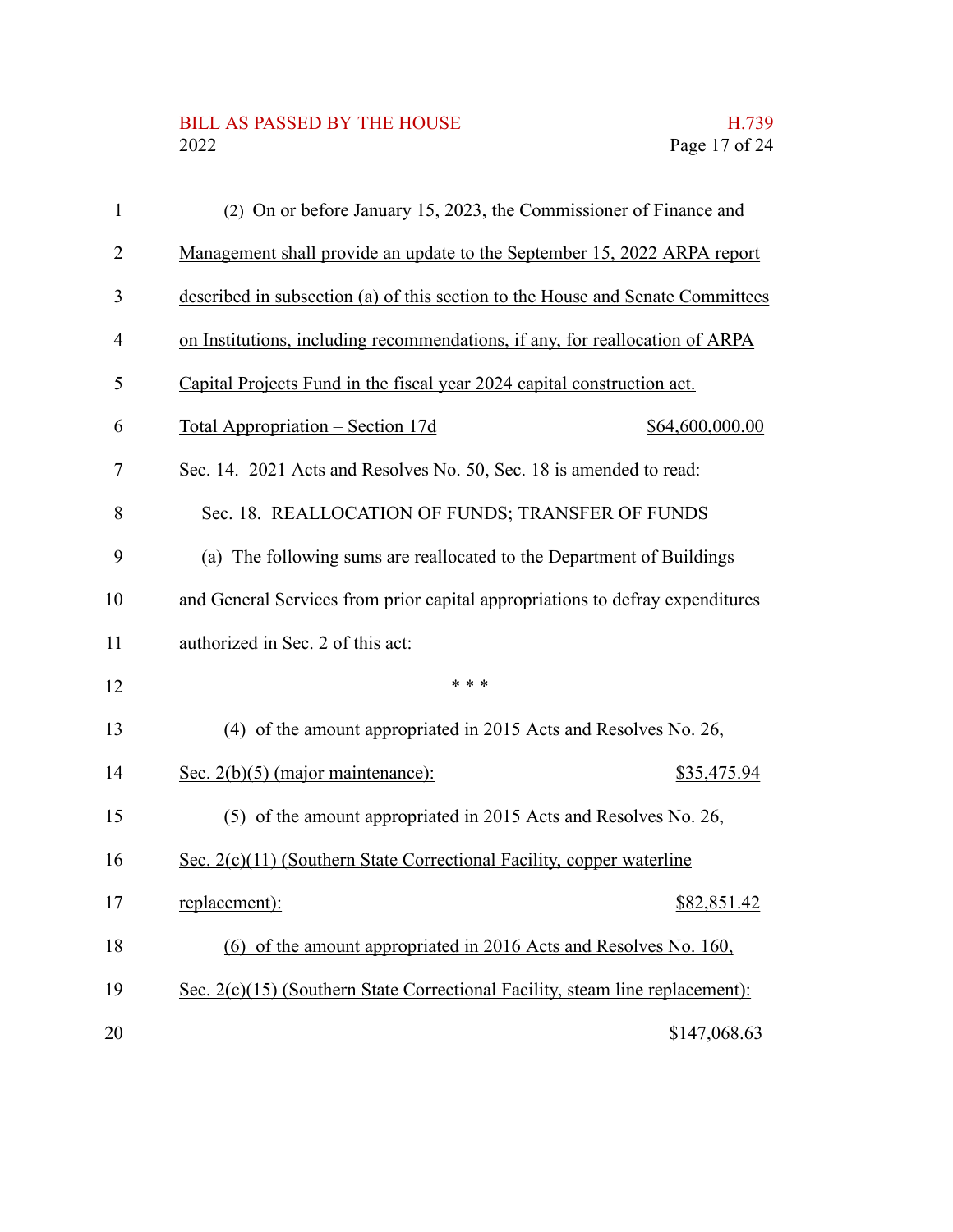# BILL AS PASSED BY THE HOUSE H.739<br>2022 Page 18 of 24

| $\mathbf{1}$   | (7) of the amount appropriated in 2016 Acts and Resolves No. 160,              |              |
|----------------|--------------------------------------------------------------------------------|--------------|
| $\overline{2}$ | Sec. 2(c)(16) (Statewide, ADA projects, State-owned buildings and              |              |
| 3              | courthouses):                                                                  | \$52,460.30  |
| $\overline{4}$ | (8) of the amount appropriated in 2016 Acts and Resolves No. 160,              |              |
| 5              | Sec. 2(c)(19) (Waterbury State Office Complex project, true up): \$11,016.00   |              |
| 6              | (9) of the amount appropriated in 2016 Acts and Resolves No. 160,              |              |
| $\tau$         | Sec. $13(c)(2)$ (Westminster, DPS Facility, project cost adjustment for        |              |
| 8              | unanticipated site conditions and code modifications):                         | \$4,522.99   |
| 9              | (10) of the amount appropriated in 2017 Acts and Resolves No. 84               |              |
| 10             | Sec. $2(b)(2)$ (Statewide – Major Maintenance):                                | \$53,755.21  |
| 11             | (11) of the amount appropriated in 2017 Acts and Resolves No. 84,              |              |
| 12             | Sec. 2(b)(6) (Randolph, Agencies of Agriculture, Food and Markets and of       |              |
| 13             | Natural Resources, collaborative laboratory, construction):                    | \$156,275.91 |
| 14             | (12) of the amount appropriated in 2017 Acts and Resolves No. 84,              |              |
| 15             | Sec. 2(b)(7) (Springfield, Southern State Correctional Facility, completion of |              |
| 16             | the steamline replacement):                                                    | \$36,382.55  |
| 17             | (13) of the amount appropriated in 2017 Acts and Resolves No. 84               |              |
| 18             | Sec. 2(b)(9) (Newport, Northern State Correctional Facility Door Control       |              |
| 19             | replacement:                                                                   | \$72,287.54  |
| 20             | (14) of the amount appropriated in 2018 Acts and Resolves No. 190,             |              |
| 21             | Sec. 2(c)(2) (Statewide, major maintenance):                                   | \$26,921.21  |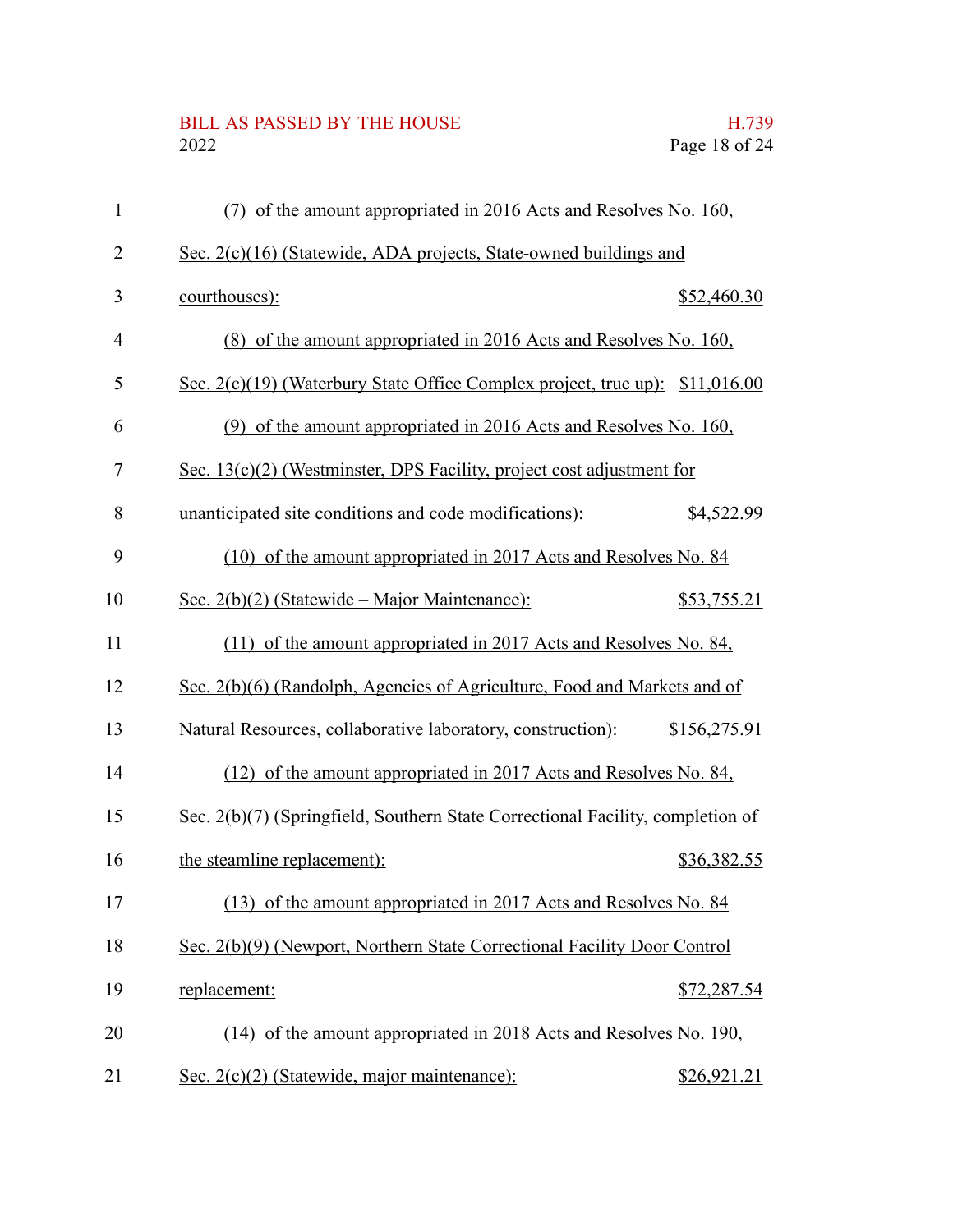# BILL AS PASSED BY THE HOUSE H.739<br>2022 Page 19 of 24

| $\mathbf{1}$   | (15) of the amount appropriated in 2018 Acts and Resolves No. 190,          |              |
|----------------|-----------------------------------------------------------------------------|--------------|
| $\overline{2}$ | Sec. 2(c)(18) (Rutland, Marble Valley Regional Correctional Facility):      |              |
| 3              |                                                                             | \$2,850.00   |
| $\overline{4}$ | (16) of the amount appropriated in 2018 Acts and Resolves No. 190,          |              |
| 5              | Sec. 2(c)(8) (Waterbury State Office Complex, Weeks building renovation and |              |
| 6              | $fit-up$ :                                                                  | \$224,387.21 |
| $\overline{7}$ | (17) of the amount appropriated in 2018 Acts and Resolves No. 190,          |              |
| 8              | Sec. 2(c)(17) (Waterbury State Office Complex, Stanley and Wasson,          |              |
| 9              | demolition of Stanley Hall, and programming, schematic design, and design   |              |
| 10             | development for Wasson Hall):                                               | \$265,247.20 |
| 11             | (18) of the amount appropriated in 2018 Acts and Resolves No. 190,          |              |
| 12             | Sec. $6(a)(9)$ (E-911 compliance grants):                                   | \$39,156.48  |
| 13             | (19) of the amount appropriated in 2018 Acts and Resolves No. 190,          |              |
| 14             | Sec. $11(e)(1)(B)$ (phosphorous removal equipment):                         | \$58,890.00  |
| 15             | (20) of the amount appropriated in 2018 Acts and Resolves No. 190,          |              |
| 16             | Sec. $16(c)(a)$ (NEK fiber network):                                        | \$209,219.00 |
| 17             | (21) of the amount appropriated in 2019 Acts and Resolves No. 139,          |              |
| 18             | Sec. 3(c)(5) (Windsor and St. Johnsbury, site preparation, relocation, and  |              |
| 19             | rebuild of a greenhouse at the Caledonia County Workcamp from the former    |              |
| 20             | Southeast State Correctional Facility):                                     | \$162,872.00 |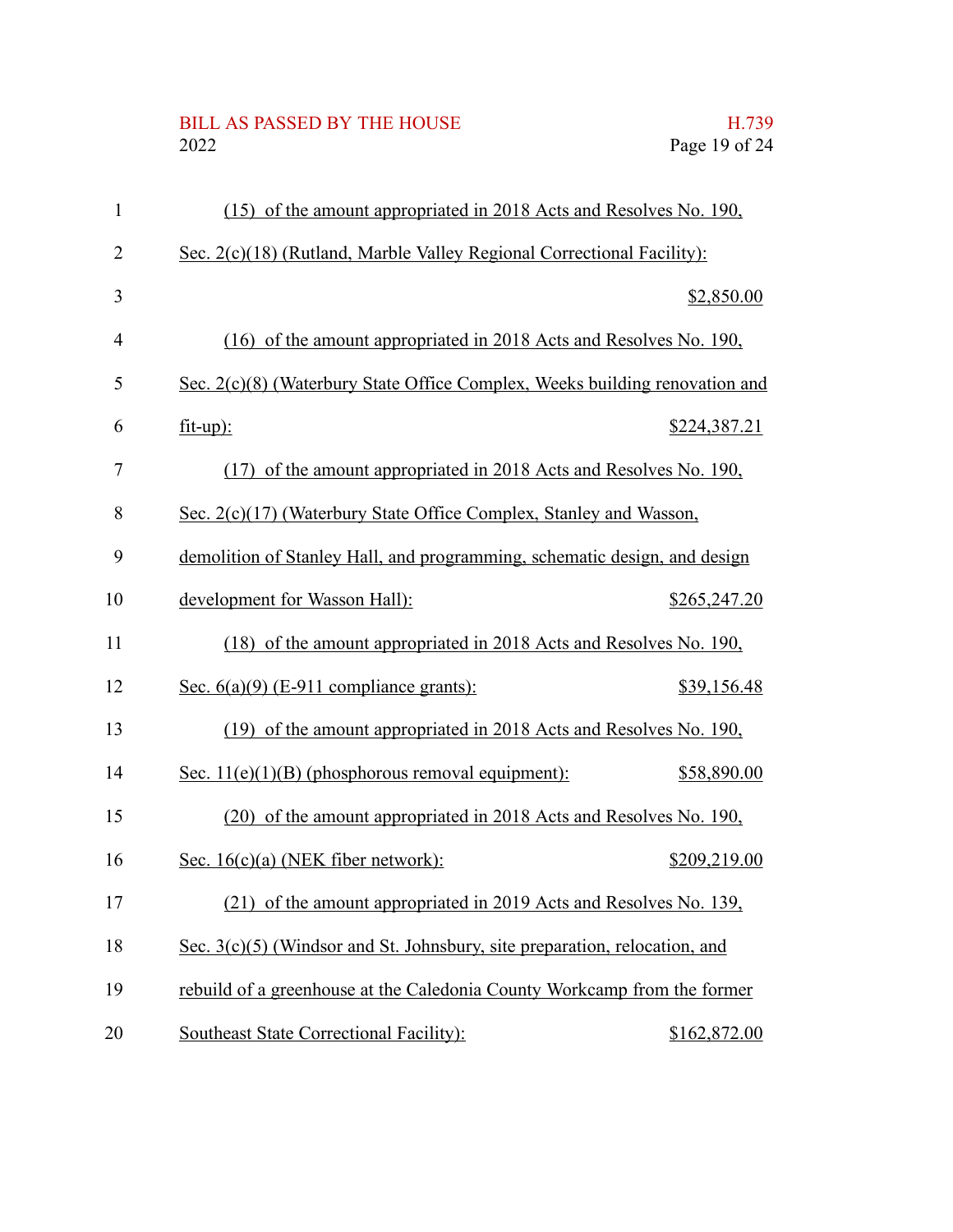## BILL AS PASSED BY THE HOUSE H.739<br>2022 Page 20 of 24

| $\mathbf{1}$   | (22) of the amount appropriated in 2020 Acts and Resolves No. 42,                |              |
|----------------|----------------------------------------------------------------------------------|--------------|
| 2              | Sec. 2(b)(6) (120 State Street):                                                 | \$800,000.00 |
| 3              | (23) of the amount appropriated in 2020 Acts and Resolves No. 42,                |              |
| $\overline{4}$ | Sec. $10(b)(2)$ rustic cabin construction):                                      | \$775,409.25 |
| 5              | (24) of the amount appropriated in 2020 Acts and Resolves No. 42,                |              |
| 6              | Sec. 17(a) (stand-alone digital public address system):                          | \$147,177.00 |
| 7              | (25) of the amount appropriated in 2020 Acts and Resolves No. 42,                |              |
| 8              | Sec. 17(b) (stand-alone digital public address system):                          | \$174,888.00 |
| 9              | * * *                                                                            |              |
| 10             | Total Reallocations and Transfers – Section 18 \$4,198,694.44 \$7,737,808.25     |              |
| 11             | Sec. 15. 2021 Acts and Resolves No. 50, Sec. 19 is amended to read:              |              |
| 12             | Sec. 19. GENERAL OBLIGATION BONDS AND APPROPRIATIONS                             |              |
| 13             | (a) The State Treasurer is authorized to issue general obligation bonds in       |              |
| 14             | the amount of $$123,180,000.00$ for the purpose of funding the appropriations    |              |
| 15             | of this act. The State Treasurer, with the approval of the Governor, shall       |              |
| 16             | determine the appropriate form and maturity of the bonds authorized by this      |              |
| 17             | section consistent with the underlying nature of the appropriation to be funded. |              |
| 18             | The State Treasurer shall allocate the estimated cost of bond issuance or        |              |
| 19             | issuances to the entities to which funds are appropriated pursuant to this       |              |
| 20             | section and for which bonding is required as the source of funds, pursuant to    |              |
| 21             | 32 V.S.A. § 954.                                                                 |              |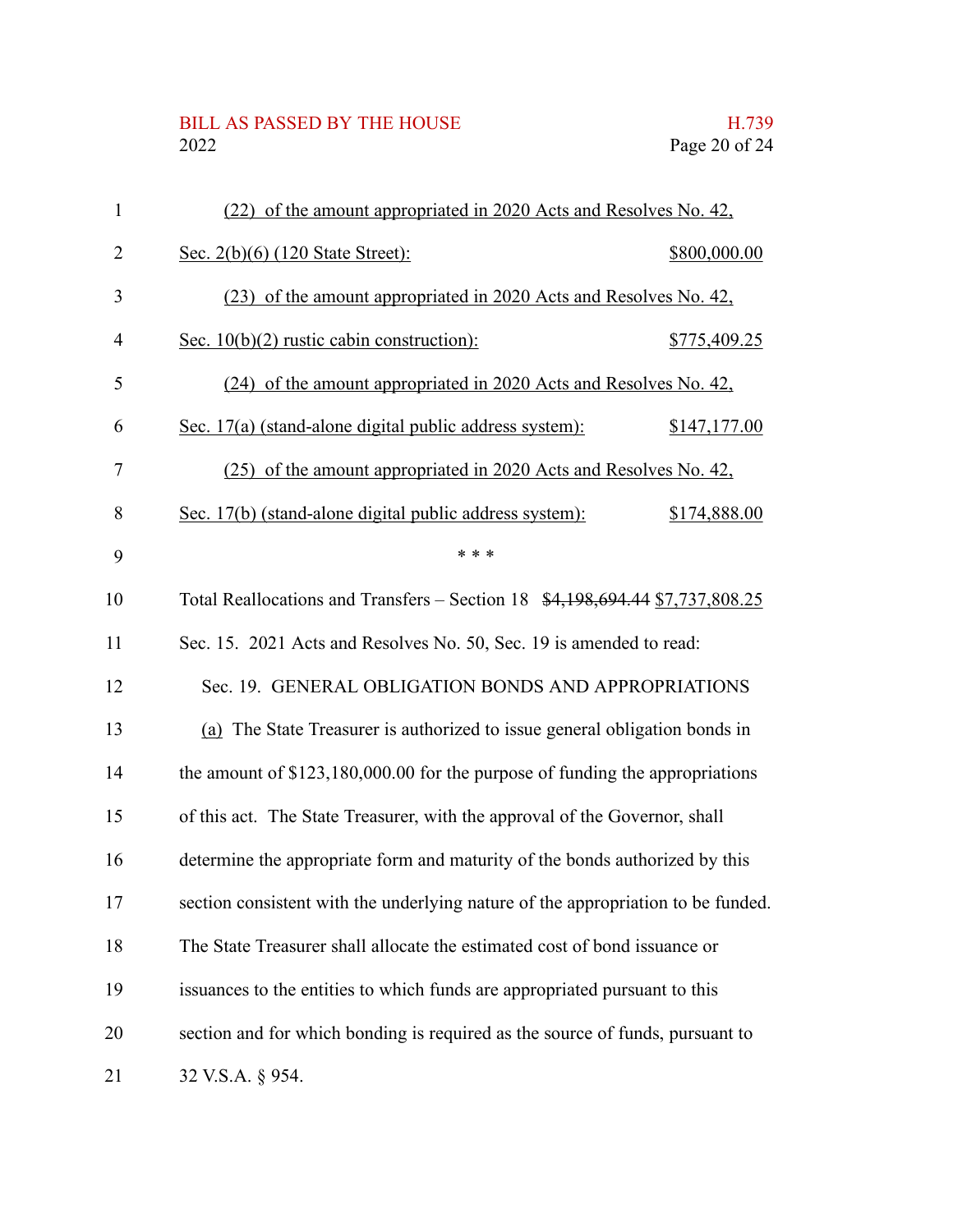## BILL AS PASSED BY THE HOUSE H.739<br>2022 Page 21 of 24

| $\mathbf{1}$   | (b) The State Treasurer is authorized to issue additional general obligation                     |
|----------------|--------------------------------------------------------------------------------------------------|
| $\overline{2}$ | bonds in the amount of \$16,740,163.00 that were previously appropriated but                     |
| 3              | unissued under 2021 Acts and Resolves No. 50 for the purpose of funding the                      |
| $\overline{4}$ | appropriations in this act.                                                                      |
| 5              | Total Revenues - Section 19<br>\$123,180,000.00 \$140,540,163.00                                 |
| 6              | Sec. 16. 2013 Acts and Resolves No. 1, Sec. $100(c)$ , as amended by 2014 Acts                   |
| 7              | and Resolves No. 179, Sec. E.113.1, 2015 Acts and Resolves No. 58,                               |
| 8              | Sec. E.113.1, 2017 Acts and Resolves No. 84, Sec. 29, 2018 Acts and                              |
| 9              | Resolves No. 190, Sec. 18, 2019 Acts and Resolves No. 42, Sec. 25, 2020 Acts                     |
| 10             | and Resolves No. 139, Sec. 19, and 2021 Acts and Resolves No. 50, Sec. 24, is                    |
| 11             | further amended to read:                                                                         |
| 12             | (c) Sec. 97 (general obligation debt financing) shall take effect on $J_{\text{t}}/J_{\text{t}}$ |
| 13             | 2023 June 30, 2022.                                                                              |
| 14             | Sec. 17. 2021 Acts and Resolves No. 50, Sec. 21a is amended to read:                             |
| 15             | Sec. 21a. 43 BALDWIN STREET; SALE OF PROPERTY PROPERTIES                                         |
| 16             | The Commissioner of Buildings and General Services is authorized to sell                         |
| 17             | the property properties located at 13 and 14-16 Baldwin Street in Montpelier,                    |
| 18             | Vermont, pursuant to the requirements of 29 V.S.A. $\S$ 166. The proceeds from                   |
| 19             | the sale sales of 13 and 14-16 Baldwin Street shall be appropriated to future                    |
| 20             | capital construction projects.                                                                   |
| 21             | Sec. 18. 2021 Acts and Resolves No. 50, Sec. 25b is added to read:                               |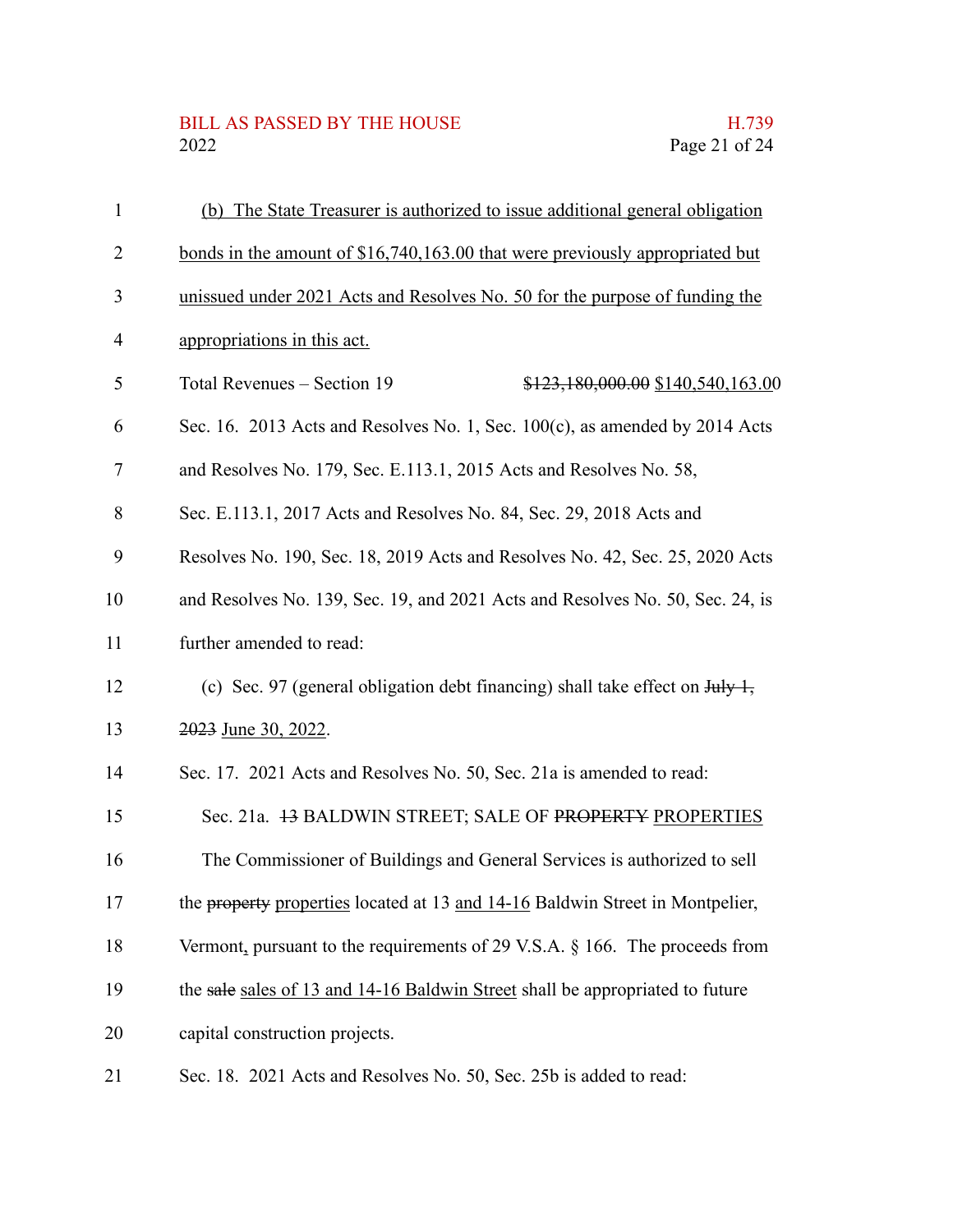#### BILL AS PASSED BY THE HOUSE H.739<br>2022 Page 22 of 24

| $\mathbf{1}$   | Sec. 25b. REDUCING CARBON INTENSITY; STATE BUILDINGS;                          |
|----------------|--------------------------------------------------------------------------------|
| $\overline{2}$ | STATE ENERGY MANAGEMENT PROGRAM; INTENT                                        |
| 3              | (a) It is the intent of the General Assembly that the Department of            |
| $\overline{4}$ | Buildings and General Services implement strategies as soon as practicable to  |
| 5              | reduce carbon intensity in buildings under the jurisdiction of the Department. |
| 6              | These strategies may include the use of:                                       |
| 7              | (1) non-fossil-fuel alternatives when installing or replacing any space        |
| 8              | conditioning or water heating systems; and                                     |
| 9              | carbon-storing and least-embodied-carbon materials, as evidenced<br>(2)        |
| 10             | by appropriate documentation from contractors and suppliers, when              |
| 11             | constructing, renovating, or substantially repairing a building or facility.   |
| 12             | (b) It is also the intent of the General Assembly that the Department of       |
| 13             | Forests, Parks and Recreations and the Agency of Transportation use the        |
| 14             | technical assistance of the State Energy Management Program, created in        |
| 15             | 29 V.S.A. § 168, for eligible projects.                                        |
| 16             | Sec. 19. 2019 Acts and Resolves No. 42, Sec. 10 is amended to read:            |
| 17             | Sec. 10. NATURAL RESOURCES                                                     |
| 18             | * * *                                                                          |
| 19             | (b) The following sums are appropriated in FY 2020 to the Agency of            |
| 20             | Natural Resources for the Department of Forests, Parks and Recreation for the  |
| 21             | following projects:                                                            |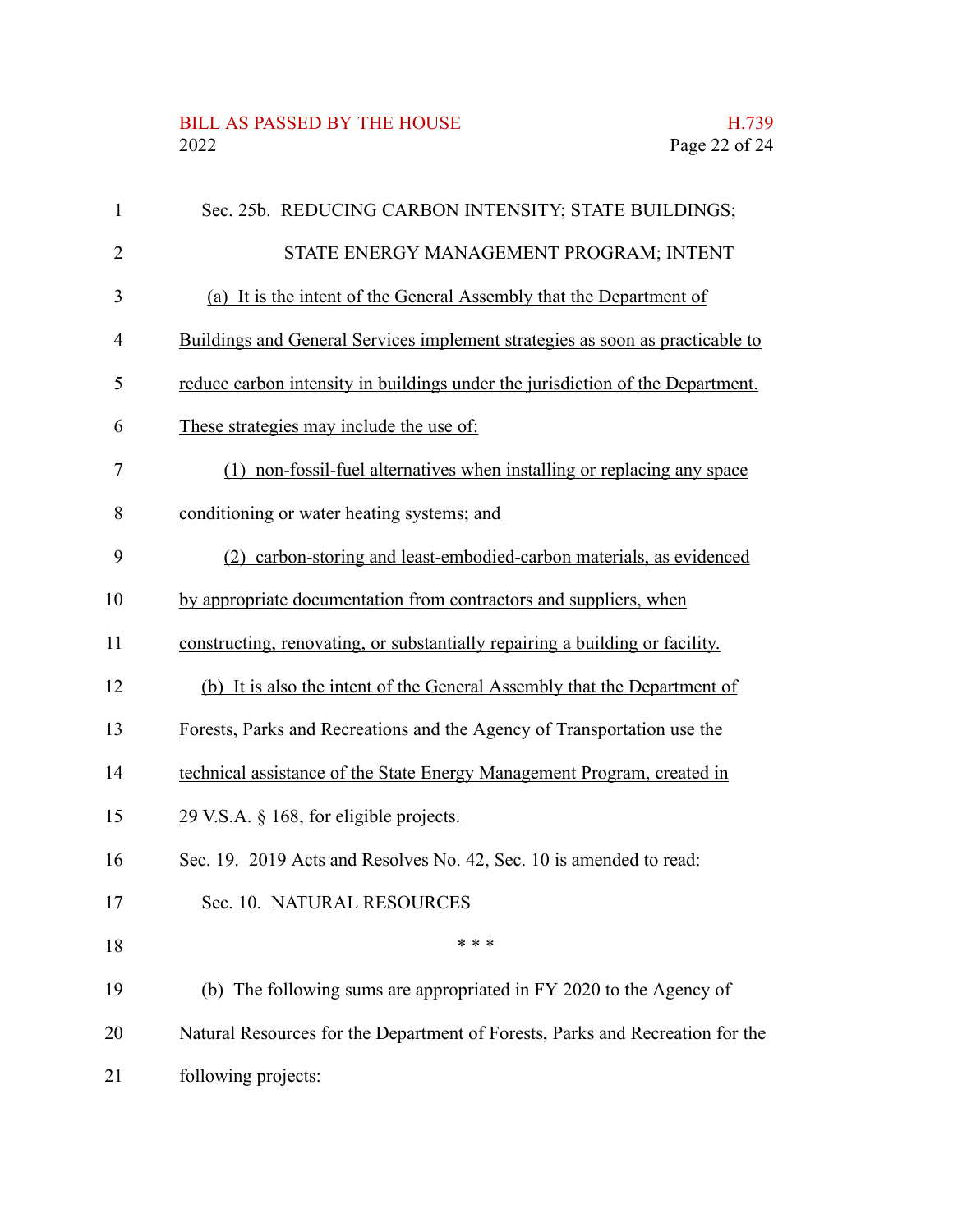#### BILL AS PASSED BY THE HOUSE THE HOUSE THE H.739 2022 Page 23 of 24

| * * *                                  |                         |
|----------------------------------------|-------------------------|
| (2) Rustic Cabin Construction Program: | \$797,586.00\$22,176.75 |

EFFECTIVE DATE 3

#### This act shall take effect on passage. 4

*Sec. 20. 2021 Acts and Resolves No. 50, Sec. 34a is added to read:*

*\* \* \* Public Service \* \* \**

*Sec. 34a. CRITICAL COMMUNICATIONS INFRASTRUCTURE*

*PROGRAM*

*(a) The purpose of the Critical Communications Infrastructure Program is to improve availability of commercial mobile wireless voice services (CMRS) in areas where those services are currently unavailable.*

*(b) The Department of Public Service, in cooperation with the Agency of Transportation, shall:*

*(1) Evaluate CMRS through a driving test of all federal aid highways.*

*(2) Prioritize road segments identified from the drive test as having no or low-quality voice service using traffic counts and the quantity of E-911 business and residential locations in proximity. In identifying priority road segments, the Department shall seek input on a draft set of priority road segments, including from State agencies and regional planning commissions and any other stakeholders that the Commissioner deems necessary.*